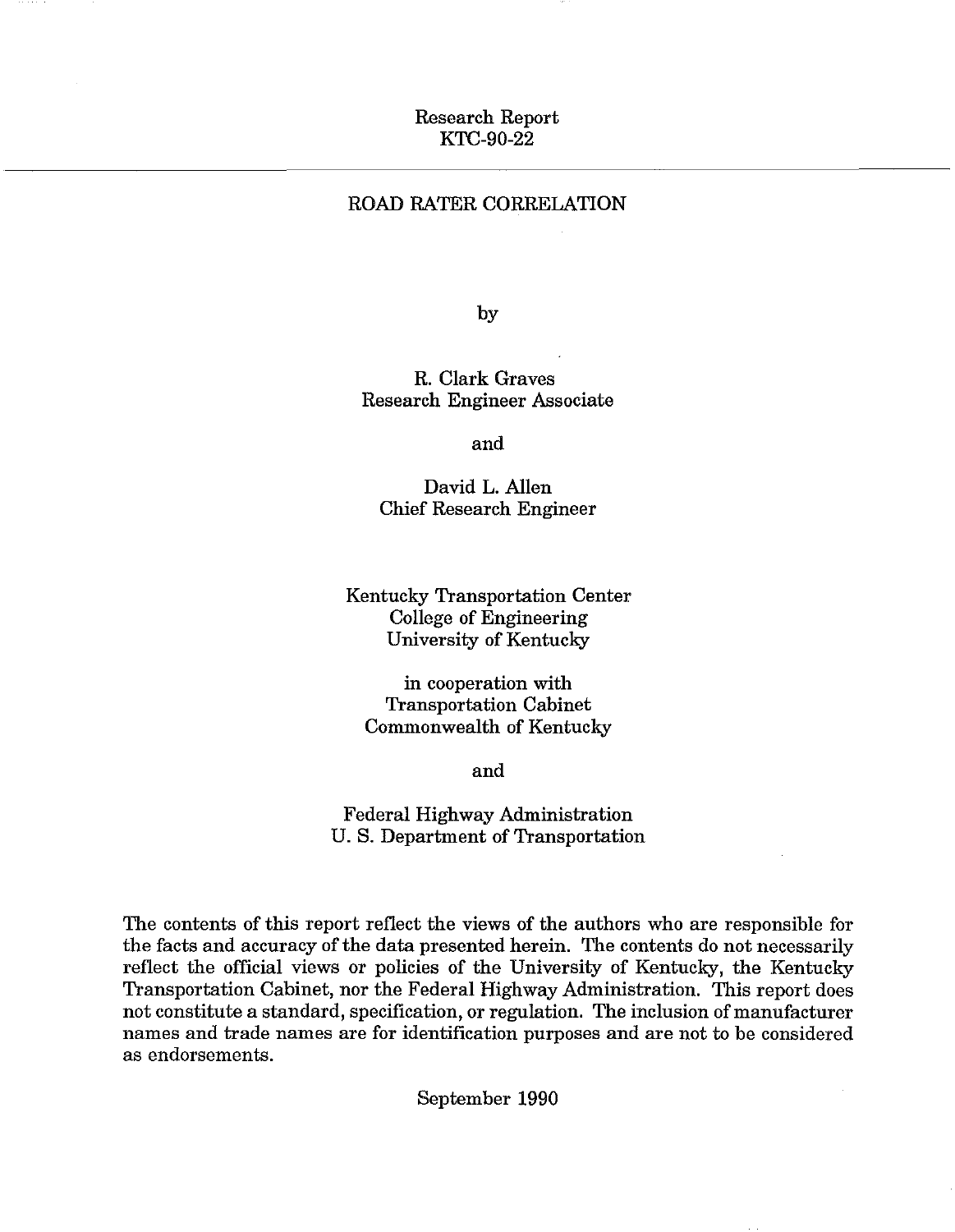| 1. Report No.<br>KTC-90-22                                                                                                                                                                    | 2. Government Accession No.                                                                           |                                                               |                                                            | 3. Recipient's Catalog No. |  |
|-----------------------------------------------------------------------------------------------------------------------------------------------------------------------------------------------|-------------------------------------------------------------------------------------------------------|---------------------------------------------------------------|------------------------------------------------------------|----------------------------|--|
| 4. Title and Subtitle                                                                                                                                                                         |                                                                                                       |                                                               | 5. Report Date                                             |                            |  |
| <b>Road Rater Correlation</b>                                                                                                                                                                 |                                                                                                       |                                                               | September 1990                                             |                            |  |
|                                                                                                                                                                                               |                                                                                                       | 6. Performing Organization Code                               |                                                            |                            |  |
| 7. Author(s)                                                                                                                                                                                  |                                                                                                       |                                                               |                                                            |                            |  |
| C. Graves, D. Allen                                                                                                                                                                           |                                                                                                       |                                                               | 8. Performing Organization Report No.6<br><b>KTC-90-22</b> |                            |  |
| 9. Performing Organization Name and Address                                                                                                                                                   |                                                                                                       |                                                               | 10. Work Unit No. (TRAIS)                                  |                            |  |
| <b>KENTUCKY TRANSPORTATION CENTER</b>                                                                                                                                                         |                                                                                                       |                                                               |                                                            |                            |  |
| <b>COLLEGE OF ENGINEERING</b>                                                                                                                                                                 |                                                                                                       |                                                               | 11. Contract or Grant No.                                  |                            |  |
| UNIVERSITY OF KENTUCKY                                                                                                                                                                        |                                                                                                       |                                                               | KYHPR-85-108-3                                             |                            |  |
| LEXINGTON, KY 40506-0043                                                                                                                                                                      |                                                                                                       |                                                               | 13. Type of Report and Period Covered                      |                            |  |
| 12. Sponsoring Agency Name and Address                                                                                                                                                        |                                                                                                       |                                                               | Final                                                      |                            |  |
| Kentucky Transportation Cabinet<br><b>State Office Building</b>                                                                                                                               |                                                                                                       |                                                               |                                                            |                            |  |
| Frankfort, KY 40622                                                                                                                                                                           | 14. Sponsoring Agency Code                                                                            |                                                               |                                                            |                            |  |
|                                                                                                                                                                                               |                                                                                                       |                                                               |                                                            |                            |  |
| Prepared in cooperation with the U.S. Department of Transportation, Federal Highway Administration<br>16. Abstract                                                                            |                                                                                                       |                                                               |                                                            |                            |  |
| Also contained in this study, is a study of the linearity of the Road Rater measurements. Information gained from<br>this study will provide better understanding of Road Rater measurements. | In this study, a correlation has been conducted between the Model 400B and the Model 2000 Road Rater. |                                                               |                                                            |                            |  |
| 17. Key Words                                                                                                                                                                                 | 18. Distribution Statement                                                                            |                                                               |                                                            |                            |  |
| <b>Pavement Deflection</b><br>Linearity<br>Regression                                                                                                                                         |                                                                                                       | Unlimited with approval of<br>Kentucky Transportation Cabinet |                                                            |                            |  |
| 19. Security Classif. (of this report)                                                                                                                                                        | 20. Security Classif. (of this page)                                                                  |                                                               | 21. No. of Pages                                           | 22. Price                  |  |
| Unclassified                                                                                                                                                                                  |                                                                                                       | Unclassified                                                  | 27                                                         |                            |  |
|                                                                                                                                                                                               |                                                                                                       |                                                               |                                                            |                            |  |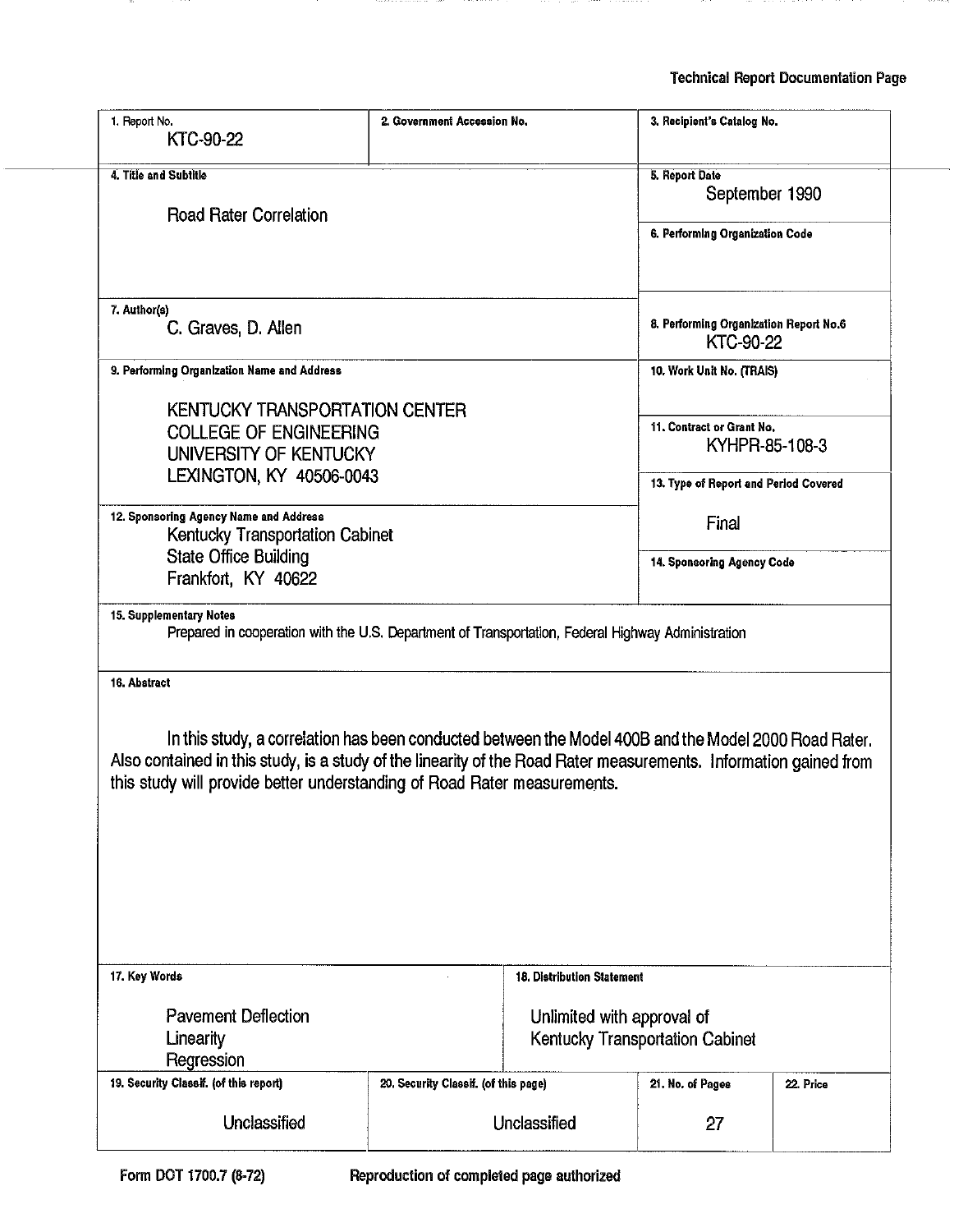#### EXECUTIVE SUMMARY

A correlation has been conducted between the Model 2000 Road Rater used by the Kentucky Transportation Cabinet, Pavement Management Branch, and the Model400B Road Rater used by the Kentucky Transportation Center. The data used were obtained as part of a correlation conducted by Purdue University in 1986.

The following analyses were performed, determination of linearity between loading levels of each machine and comparison between the Model 2000 and Model 400B.

Some non-linearity between loading levels on flexible pavements was observed for both models, but it was better defined with the Model 2000. Regression equations have been developed relating the various loading levels. These equations should be utilized when scaling from one loading level to another.

A direct correlation was found between the two machines; however, it was not a 1 to 1 relationship. Regression analysis was performed on each pavement type for each sensor location and regression equations were developed. These regression equations should be used when comparing deflections from the two machines.

Some seasonal variability was observed; however, due to the limited amount of data throughout the year a reliable conclusion cannot be made.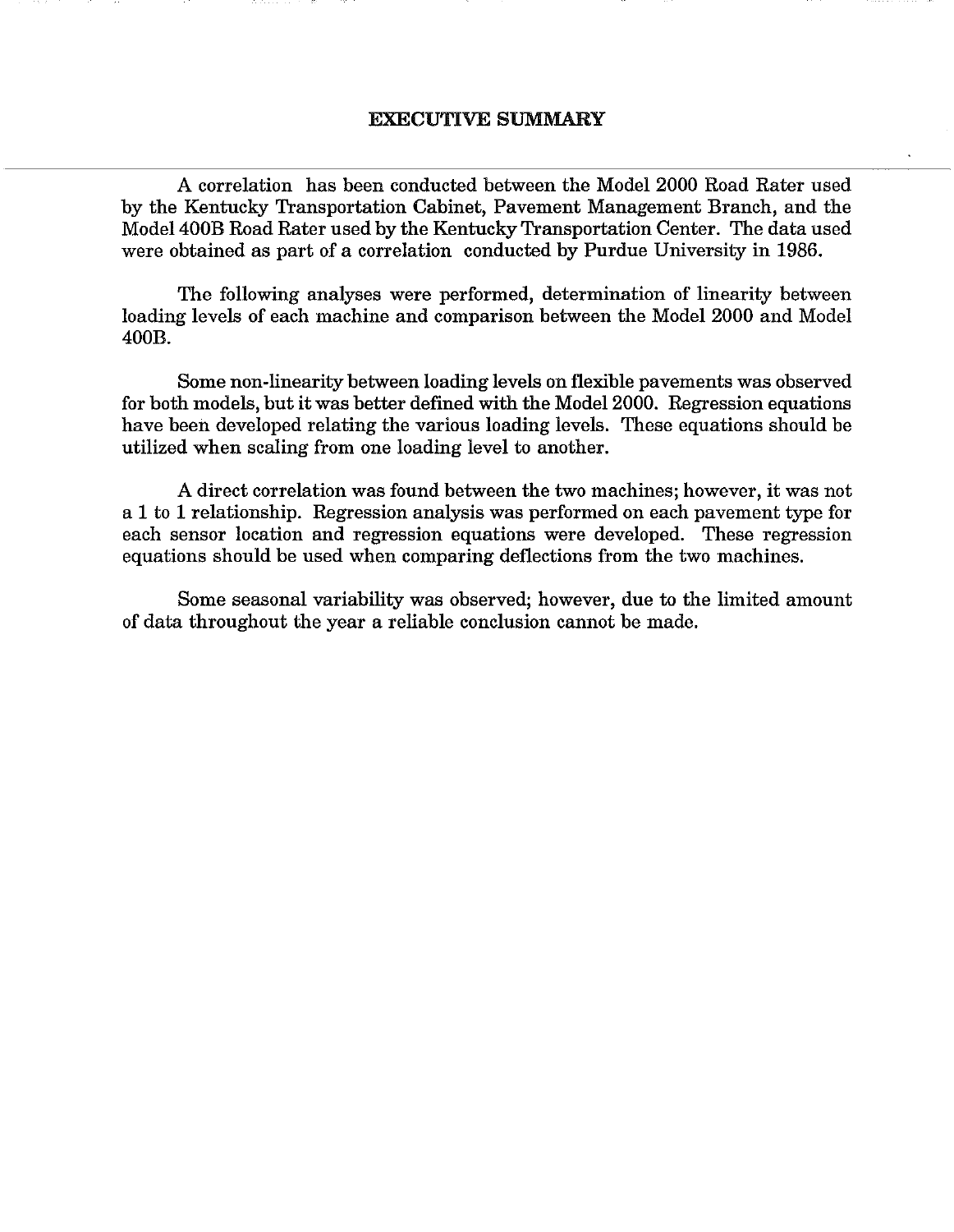#### INTRODUCTION

The Kentucky Transportation Cabinet (KyTC) is currently using a Model 2000 Road Rater for routine non-destructive evaluation of in-situ pavements. The measurements obtained are used for overlay design rehabilitation procedures. These overlay design procedures are based on linear elastic theory, which states that there is a linear relationship between applied force and displacements of pavement systems.

Since previous research and development in Kentucky has been based on deflection measurements obtained with the Model 400B Road Rater, the correlation between these two machines is very important to the effective application of research. Experience in Kentucky has indicated that each testing device may have different characteristics. A direct correlation between the devices is of necessity.

Previous research in Kentucky indicated variable load-deflection characteristics within the dynamic range of the Road Rater. Therefore, it is necessary to evaluate the linearity of the two machines.

Linear elastic theory does not address the nonlinear stress-dependent characteristics of paving materials. A determination must be made from field data regarding the linearity of deflection measurements obtained from the Road Rater.

Previous research has also indicated that the properties of subgrade materials change on a seasonal basis. It is therefore necessary to evaluate the response of the Road Raters to different seasonal variations. The addition of seasonal data should help to better understand the seasonal behavior of pavement structures.

Various analyses have been performed to evaluate operation of the KyTC Road Rater in comparison with the KTC Road Rater. Determinations have been made regarding the linearity of the load-deflections relationships.

#### EQUIPMENT DESCRIPTION

The basic configurations of the Model 400B and the Model 2000 are the same. The Model 2000 has higher dynamic loading capabilities. The major differences between the two machines are as follows. The Model 400B, Figure 1, was mounted on the front of a crew cab pickup truck. The Model 2000, Figure 2, is mounted on a trailer. There is considerable difference between the static loads applied by the different models. The Model 400B has a static preload of 1,670 pounds force, while the Model 2000 has a static preload of 3,500 pounds force.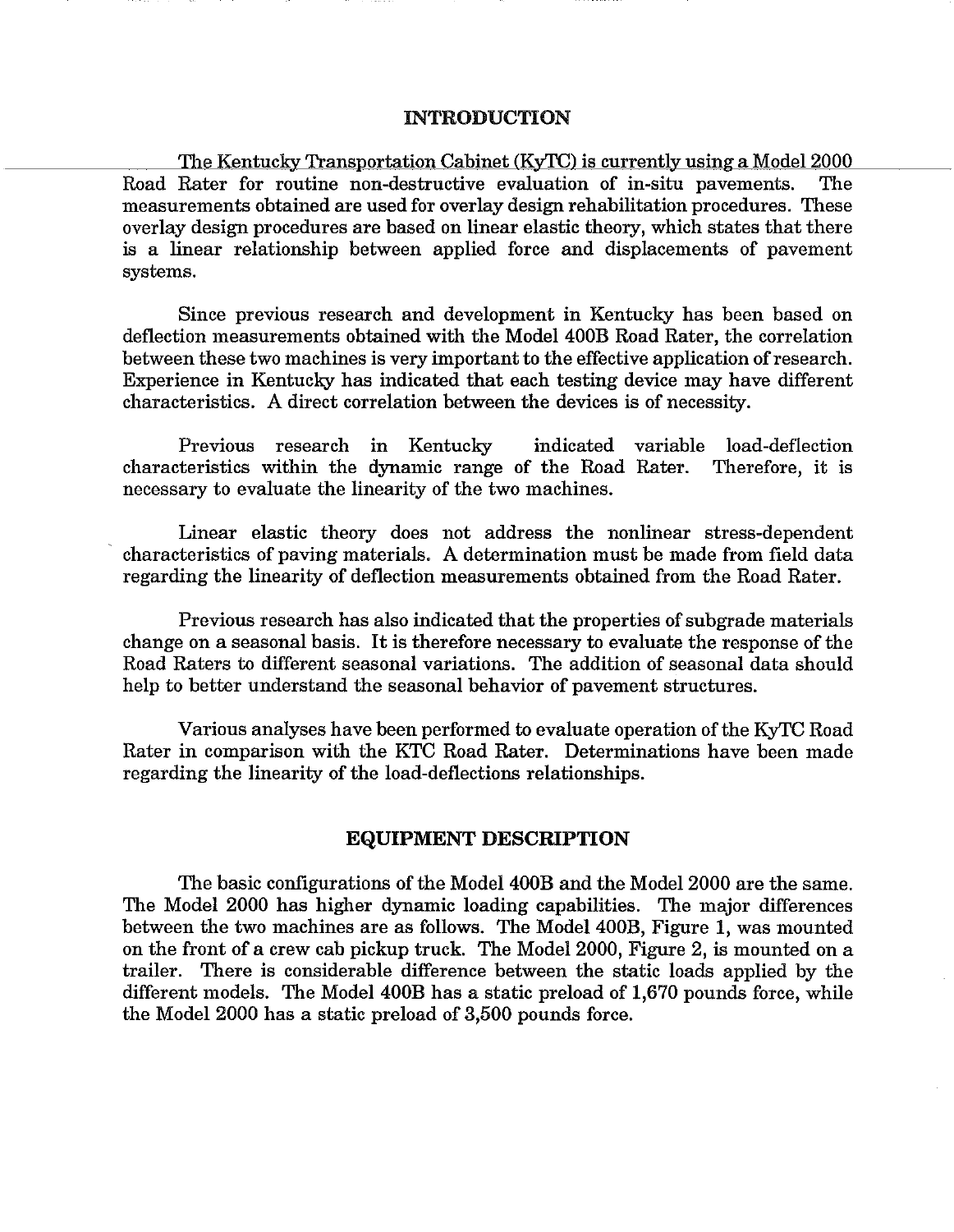

Figure 1. Kentucky Transportation Center Model 400B Road Rater



Figure 2. Kentucky Transportation Cabinet Model 2000 Road Rater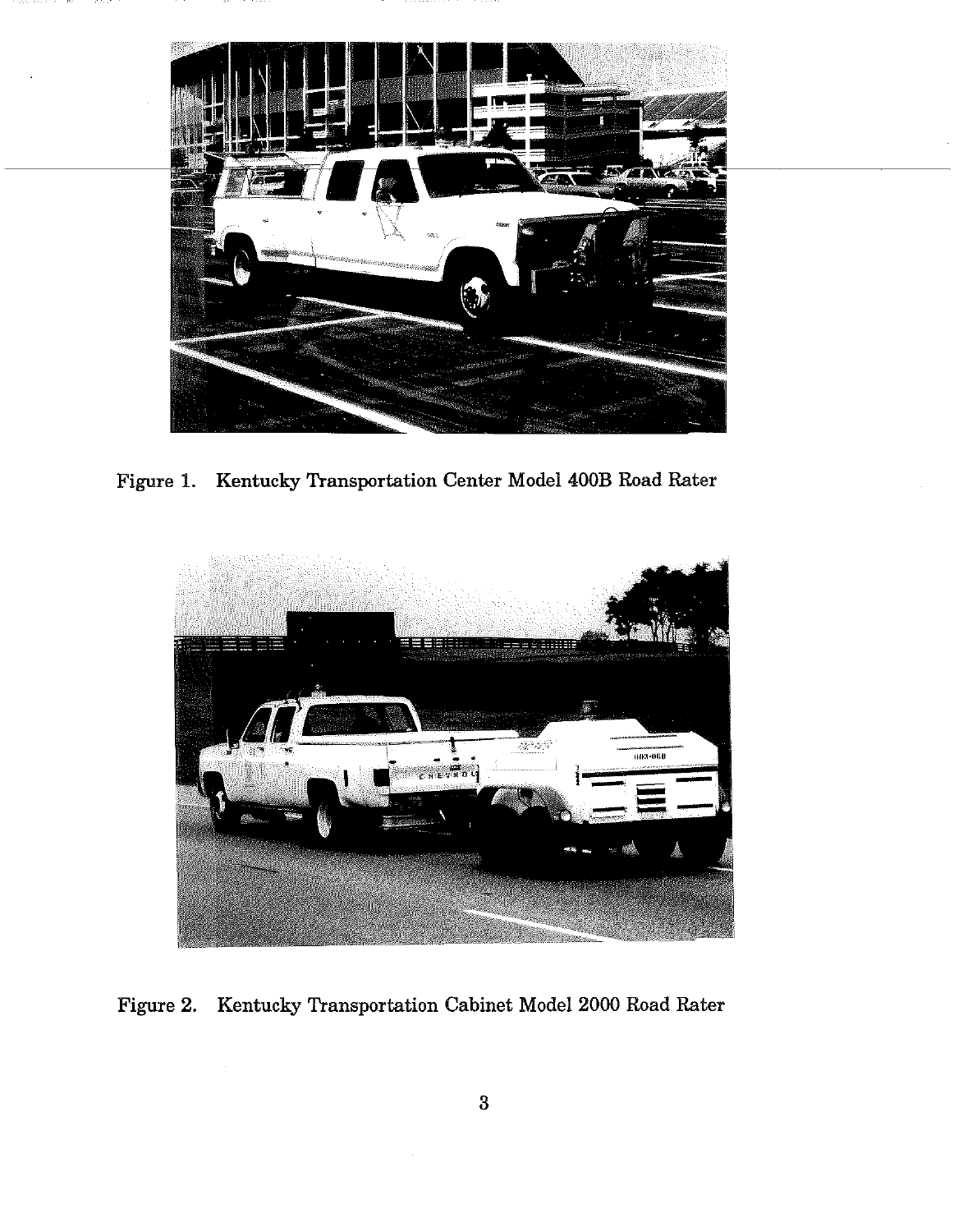#### TEST LOCATION

All sites used in this study were included in the correlation conducted by Purdue University in 1986. Tests at each location were conducted in March and April 1986, then again in the fall of 1986. Each test section was approximately 1,000 feet in length. Six tests were conducted in each section at various loading levels. The test sections included 26 Asphaltic Concrete Pavements (AC), 30 Jointed Reinforced Concrete Pavements (JRCP), and 18 Continuously Reinforced Concrete Pavements (CRCP). A total of 468 tests were conducted on AC pavements with the Model 400B and 780 were conducted with the Model 2000. For JRCP pavements, 540 tests were conducted with the 400B and 900 tests were conducted with the 2000. Results from the AC and JRCP were analyzed in this study. Limited use of CRCP in Kentucky precluded analyses of those data.

There were six sites on flexible pavements and nine sites on rigid pavements for which data for both machines were available for spring and fall. Spring tests were conducted in late March and early April. Fall or late summer tests were all conducted in August.

## TEST LOADS

Data were obtained with both the Model 400B and Model 2000 Road Rater using loads of600, 1,200, and 1,800 lb. Additional tests were performed at 2,400 and 3,600 lb. using the Model 2000 since it has a higher loading capacity. These additional loading levels provide added information for evaluating the linearity of the data.

All measured deflections have been scaled to their nominal load values of 600, 1,200, 1,800, 2,400 and 3,600 lb., respectively. The scaling process consists of multiplying each deflection by the ratio of the nominal load divided by the actual applied load (nominal load/actual load). This process is necessary because there is some variability in the loading of the machines. The applied load tends to vary around the target load (nominal load). This process assumes linearity between the applied load and resulting deflection. All comparisons have been made using the 1,200 lb load as the reference load. Separate comparisons have been made for flexible pavements and rigid pavements due to their different behavior characteristics.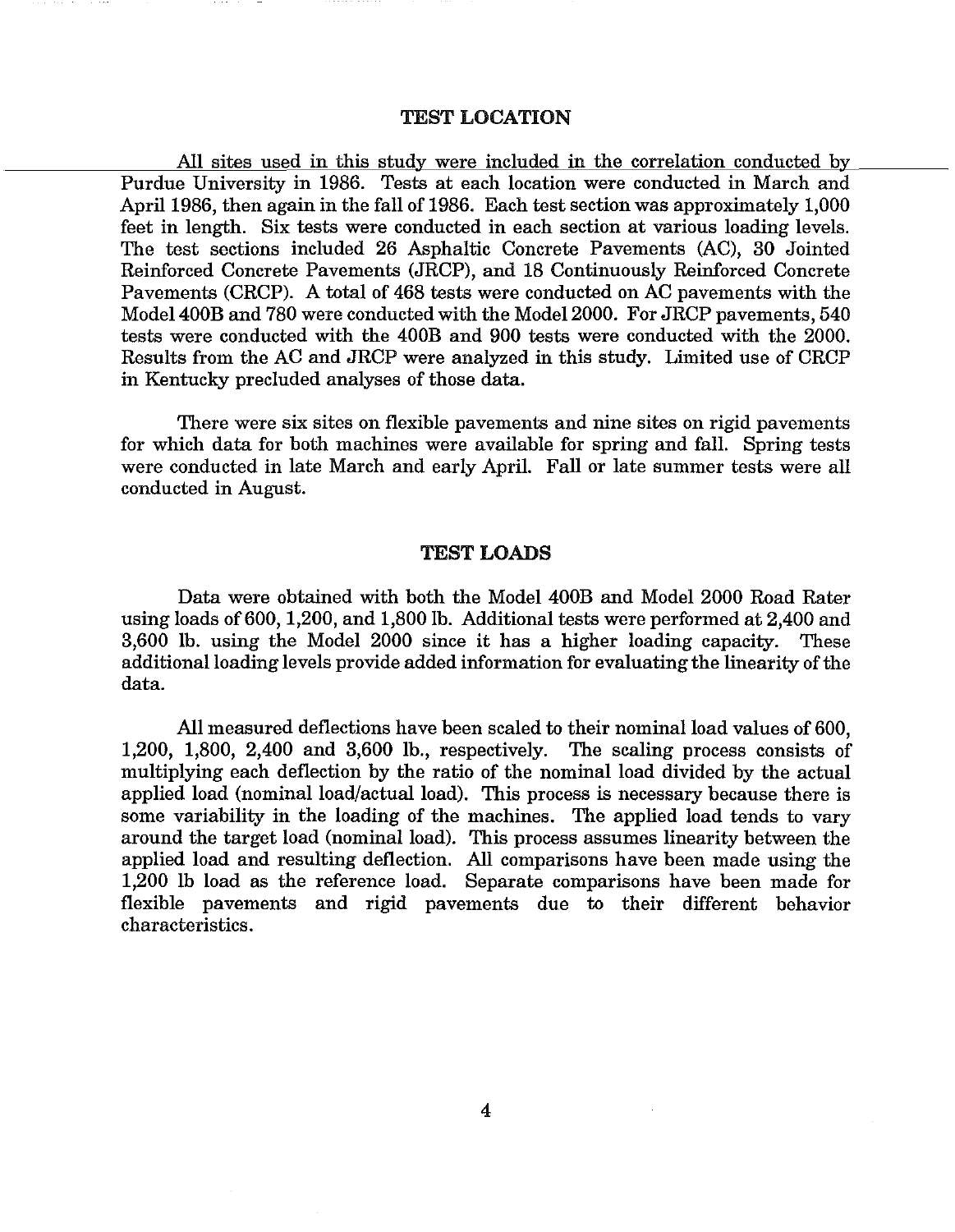#### ANALYSIS

Statistical analyses were performed on all data. Two statistical parameters will be given in the following analysis. A brief description of each follows.

| R Squared:   | This is a measure of the goodness of fit, the closer to 1 the better<br>the line fits the data. |
|--------------|-------------------------------------------------------------------------------------------------|
| Standard     | This is the standard error of the estimated Y values.                                           |
| Error of the | It is actually the standard deviation of the regression line                                    |
| Y Estimate:  | through the data.                                                                               |

## CORRELATION BETWEEN LOAD LEVELS

In the analyses, the deflection at 1,200 lb was plotted as the independent variable. Deflections at other load levels were plotted as dependent variables. This yields two relationships between load levels for the Model 400B and four relationships for the Model 2000. The load relationships are as follows.

| Model 400B                                 | <b>Model 2000</b>                                                                          |
|--------------------------------------------|--------------------------------------------------------------------------------------------|
| 600 lb vs 1,200 lb<br>1,800 lb vs 1,200 lb | 600 lb vs 1,200 lb<br>1,800 lb vs 1,200 lb<br>2,400 lb vs 1,200 lb<br>3,600 lb vs 1,200 lb |

#### Flexible Pavements

Figures 3 and 4 contain plots of each of the loading relationships mentioned previously for flexible pavements. Also included on these plots are the linear regression lines for each set of data. Results of these regressions are presented in Tables 1 and 2. These tables indicate that at all loading levels the regression line has a very high  $R^2$  value. This indicates the regression line fits the plotted data very well. The y intercept is small, in each case, therefore, the slope of the regression line is essentially the ratio between the actual load and the reference load of 1,200 lb.

Figure 5 depicts the relationship between the regression lines slopes and load levels for both devices. Also shown are slopes for lines which would be obtained using linear elastic theory. The pavement appears to behave less linearly with increasing load levels (slopes of the regression lines increase). The non-linear effects are less evident at the lower load levels. The assumption of a linear load - displacement relationship could be used at load levels below 1,800 lb. The non-linear effects should be recognized and evaluated at load levels above 1,800 lb.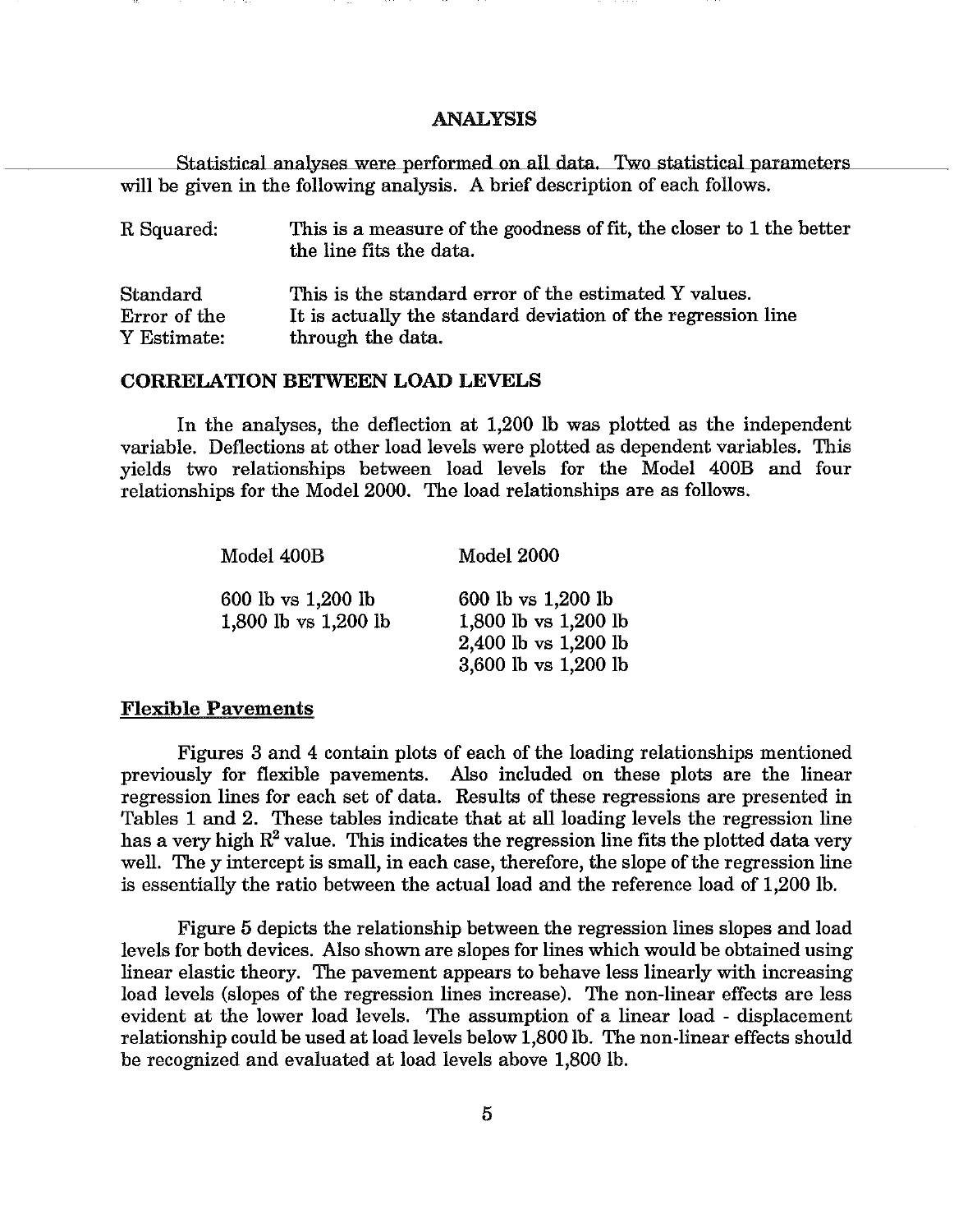

Figure 3. Deflection comparison, Model 2000, Flexible Pavements

|  |  |  |  |  |  | Table 1. Statistical Analysis Model 2000, Flexible Pavements |
|--|--|--|--|--|--|--------------------------------------------------------------|
|--|--|--|--|--|--|--------------------------------------------------------------|

| Regression                | Model 2000 AC Pavements |                |                       |                       |  |  |
|---------------------------|-------------------------|----------------|-----------------------|-----------------------|--|--|
| Analysis                  | $0.6 \text{ vs } 1.2$   | $1.8$ vs $1.2$ | $2.4 \text{ vs } 1.2$ | $3.6 \text{ vs } 1.2$ |  |  |
| <b>Slope</b>              | 0.4324                  | 1.651          | 2.3961                | 4.1827                |  |  |
| Intercept                 | 0.0198                  | $-0.0467$      | $-0.1153$             | $-0.3032$             |  |  |
| $\rm R^2$                 | 0.964                   | 0.9945         | 0.9890                | 0.9634                |  |  |
| Std. Err. of Y<br>Est.    | 0.0397                  | 0.0586         | 0.1205                | 0.3872                |  |  |
| Number of<br>Observations | 787                     | 787            | 787                   | 650                   |  |  |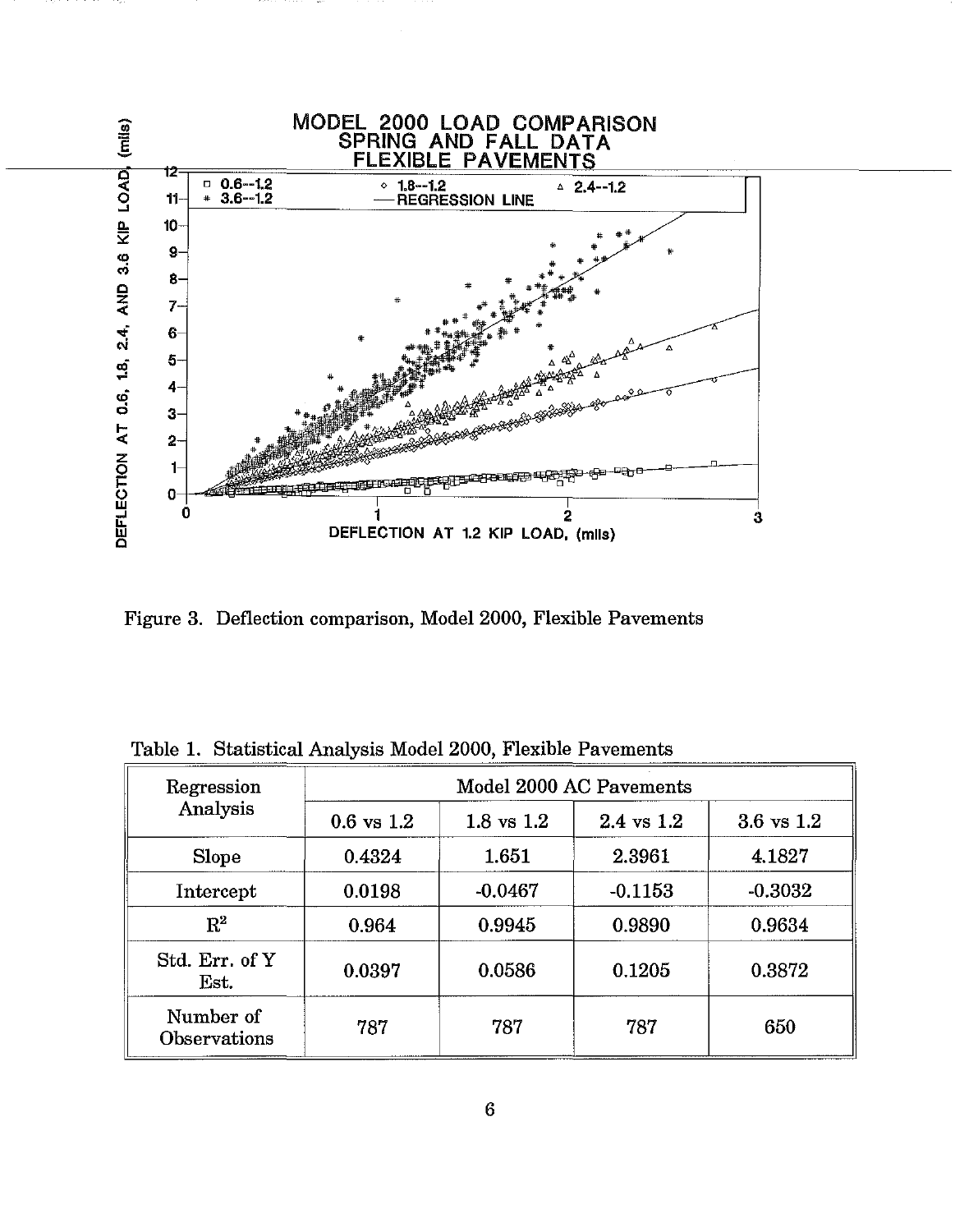

Figure 4. Deflection Comparison, Model 400B, Flexible Pavements

|  |  |  |  |  |  |  | Table 2. Statistical Analysis Model 400B, Flexible Pavements |
|--|--|--|--|--|--|--|--------------------------------------------------------------|
|--|--|--|--|--|--|--|--------------------------------------------------------------|

| Regression             | Model 400B AC Pavements |                       |  |  |
|------------------------|-------------------------|-----------------------|--|--|
| Analysis               | $0.6$ vs $1.2$          | $1.8 \text{ vs } 1.2$ |  |  |
| Slope                  | 0.3939                  | 1.7934                |  |  |
| Intercept              | 0.0438                  | 0.4679                |  |  |
| $\rm R^2$              | 0.8510                  | 0.8896                |  |  |
| Std. Err. of Y Est.    | 0.1169                  | 0.4482                |  |  |
| Number of Observations | 1,025                   | 1,025                 |  |  |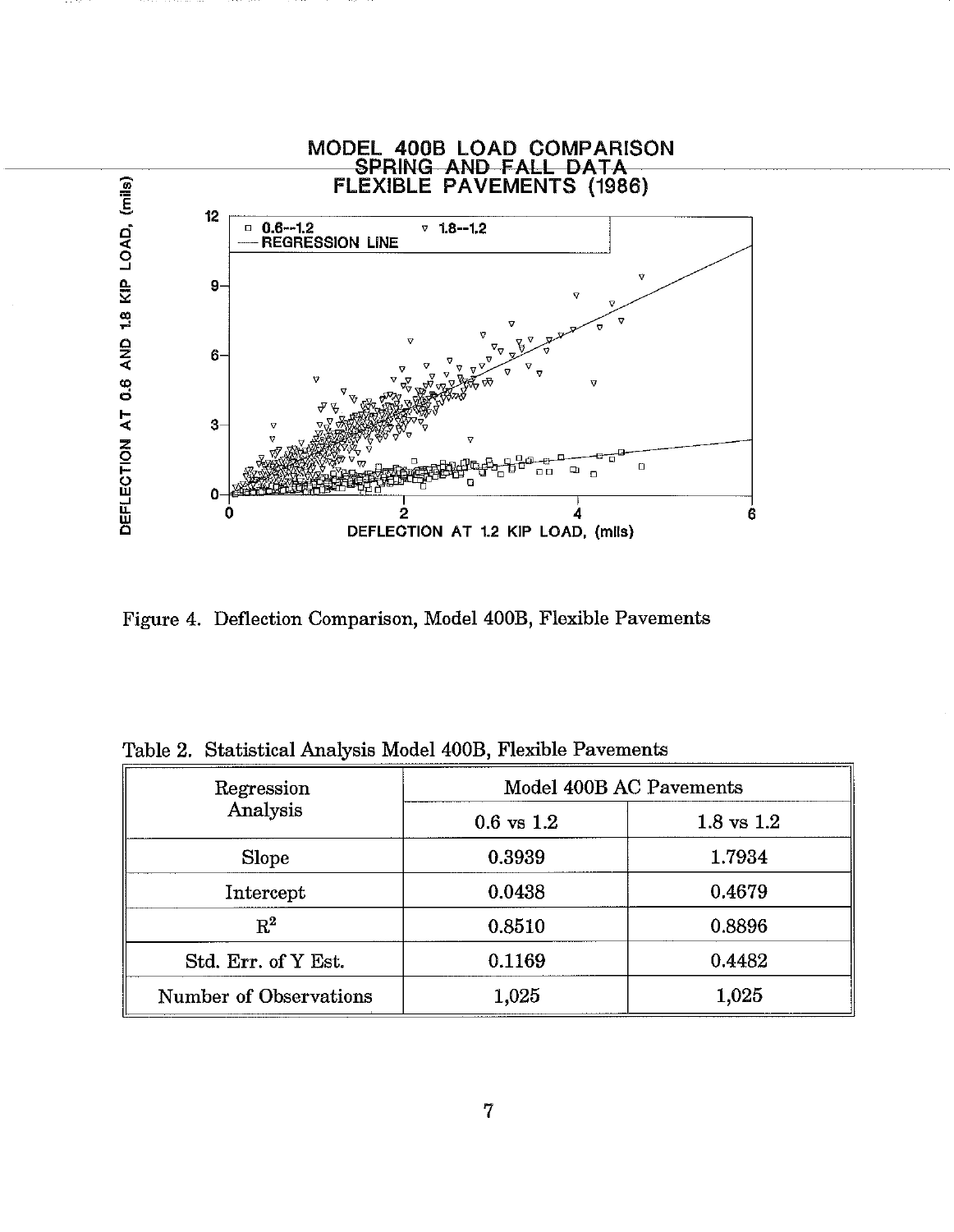

stantists in the company

Figure 5. Relationship between Magnitude and slope of Regression Lines (Flexible Pavements)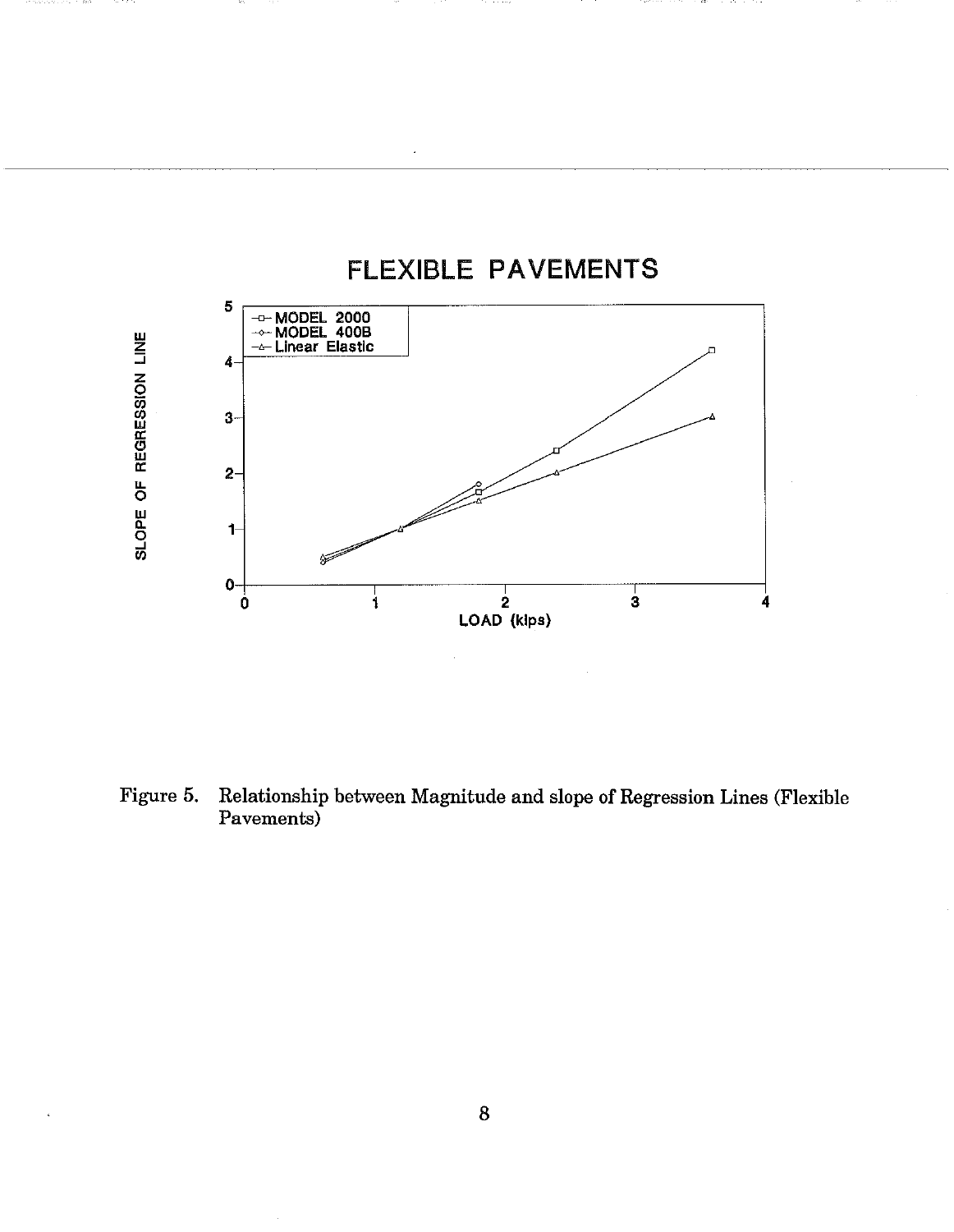## RIGID PAVEMENTS

Similar plots for rigid pavements are shown in Figures 6 and 7, with the regression line for each. Results of the regression analyses are listed in Tables 3 and 4. The  $R^2$  values for rigid pavements are lower than those of the flexible pavements. The wide variability may be due to the effects of temperature on the concrete slab. The slabs may have been tested in a curled or warped condition which would effect the load-displacement relationship. These tables indicate rigid pavements behave more linearly than flexible pavements. A comparison of the slopes from these tables indicates the rigid pavement regression slopes have better agreement with linear elastic slope values. If the system behaved as a linear elastic system it would have linear regression slopes of 0.5, 1.5, 2, and 3 for each load level, respectfully. A plot of slope vs load for rigid pavements is shown in Figure 8. A linear relationship appears to exist up to 2,400 lb. Nonlinear behavior becomes evident above 2,400 lb.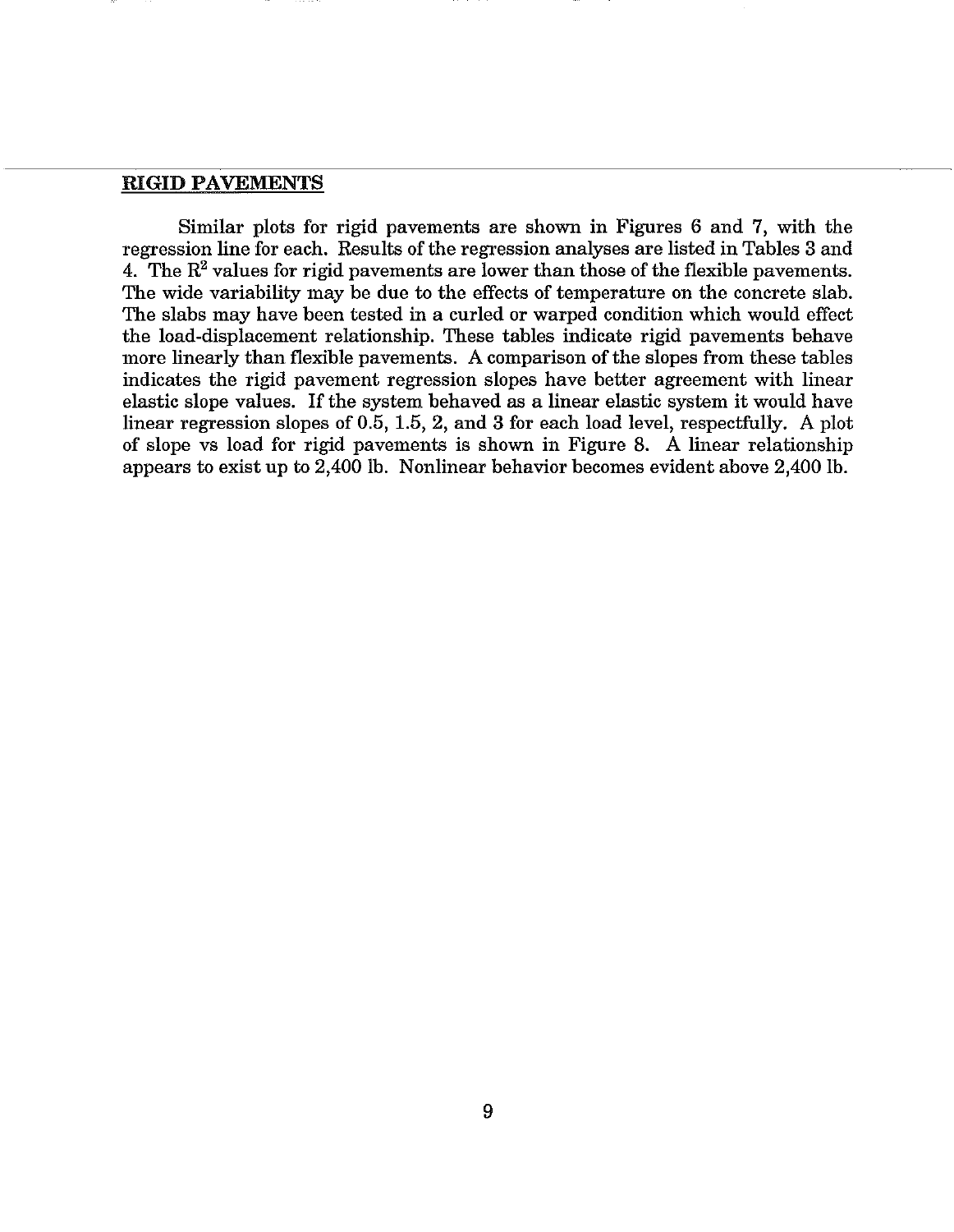

Figure 6. Deflection Comparison, Model 2000, Rigid Pavements

| Regression                       | Model 2000 AC Pavements |                       |                       |                       |  |  |  |
|----------------------------------|-------------------------|-----------------------|-----------------------|-----------------------|--|--|--|
| Analysis                         | $0.6 \text{ vs } 1.2$   | $1.8 \text{ vs } 1.2$ | $2.4 \text{ vs } 1.2$ | $3.6 \text{ vs } 1.2$ |  |  |  |
| Slope                            | 0.4306                  | 1.4833                | 2.0087                | 3.348                 |  |  |  |
| Intercept                        | 0.278                   | 0.0724                | 0.1389                | 0.0972                |  |  |  |
| $\rm R^2$                        | .9239                   | 0.9803                | 0.9558                | 0.9456                |  |  |  |
| Std. Err. of Y<br>Est.           | 0.0399                  | 0.0747                | 0.1534                | 0.2855                |  |  |  |
| Number of<br><b>Observations</b> | 673                     | 849                   | 849                   | 775                   |  |  |  |

Table 3. Statistical Analysis Model 2000, Rigid Pavements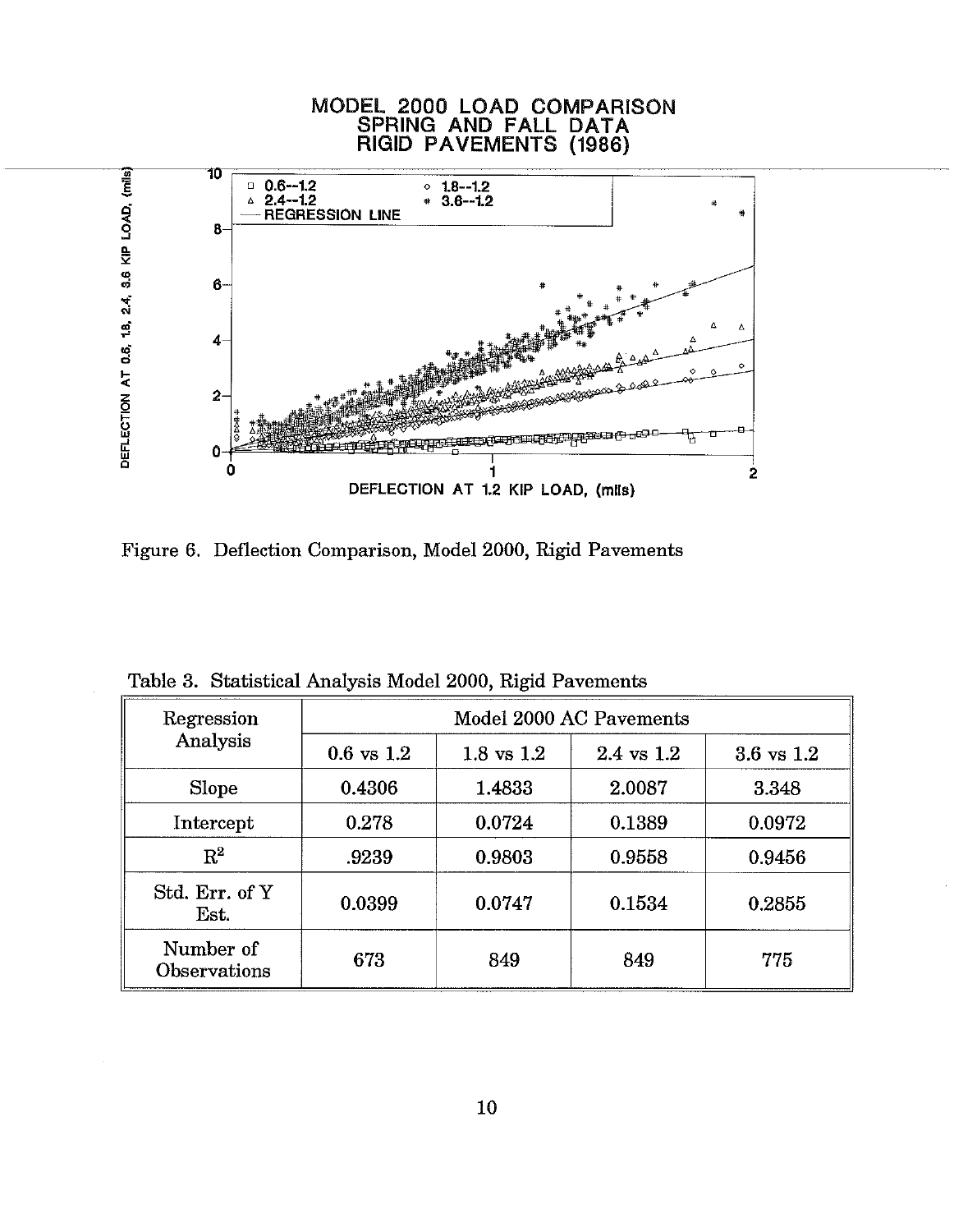

Figure 7. Deflection Comparison, Model 400B, Rigid Pavements

| Regression                    | Model 400B JRCP Pavements |                       |  |  |
|-------------------------------|---------------------------|-----------------------|--|--|
| Analysis                      | $0.6 \text{ vs } 1.2$     | $1.8 \text{ vs } 1.2$ |  |  |
| <b>Slope</b>                  | 0.4279                    | 1.4912                |  |  |
| Intercept                     | 0.0162                    | 0.1214                |  |  |
| $R^2$                         | 0.7871                    | 0.8745                |  |  |
| Std. Err. of Y Est.           | 0.0834                    | 0.2117                |  |  |
| <b>Number of Observations</b> | 962                       | 962                   |  |  |

Table 4. Statistical Analysis Model 400B, Rigid Pavements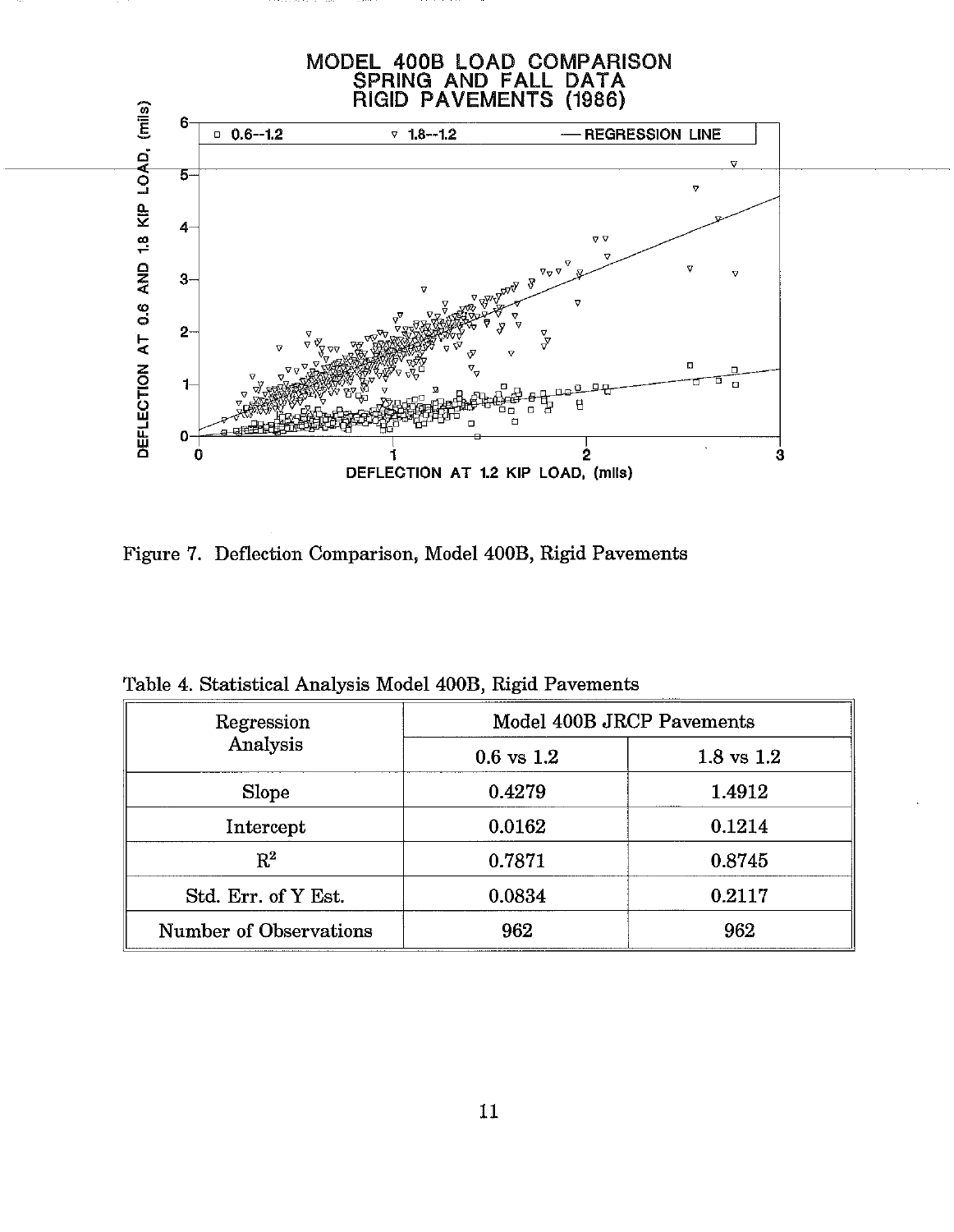

RIGID PAVEMENTS

Figure 8. Relationship Between Load Magnitude and Slope of Regression Lines (Rigid Pavements)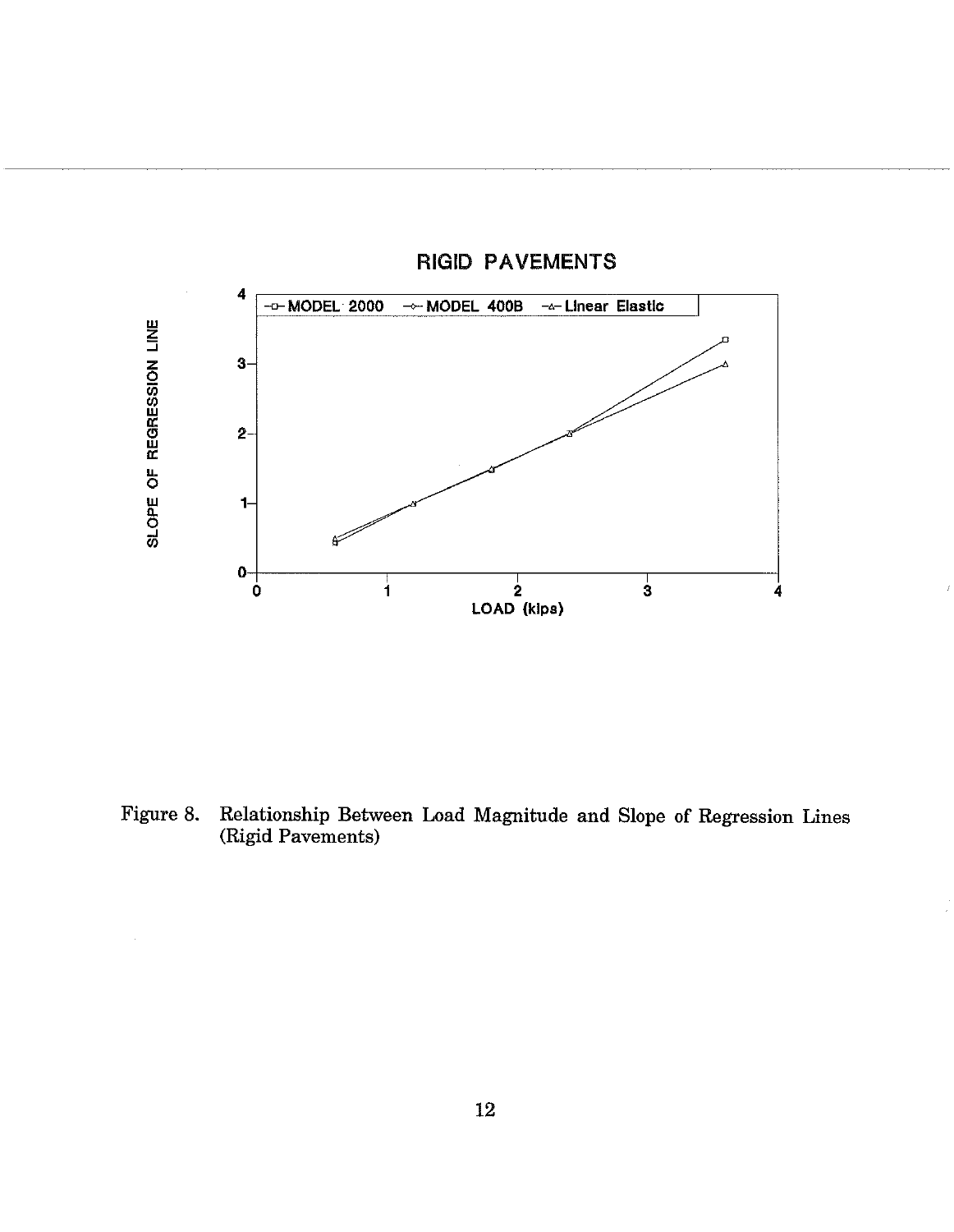#### COMPARISON BETWEEN DEVICES

#### COMPARISON BY SENSOR

A comparison was made between the 2000 and 400B at load levels of 600, 1,200, and 1,800 lb. The comparisons were made by plotting the 400B deflections as the independent variable and the 2000 deflections as the dependant variable. When there was more that 100 percent difference between the deflections of the two machines, that particular set of deflections was not used in the analysis. It was assumed such large differences were due to mechanical error.

Deflection data for all sensors and all loads from the Model 400B were combined into one data set and were compared with the equivalent data from the Model 2000. This was performed for flexible and rigid pavements. These comparisons are illustrated in Figures 9 and 10, respectively. A linear regression analysis was performed on the data in each figure and the results are listed in Tables 5 and 6. These tables indicate good correlation between the machines for both pavement types (both  $R^2$  are greater that 0.8).

The solid lines in Figures 11 through 18 are the regression lines. The dashed lines are the 90 percent confidence limits of the data. This is defined as 1.645 standard deviations from the mean value or this is 1.645 times the standard error of the Y estimate for the regression analysis. These lines define an area for which there is 90 percent confidence that actual data are contained in this range.

It may also be seen that there is some variability between the two machines at different sensor locations. Good correlation may be achieved on a sensor- by-sensor basis.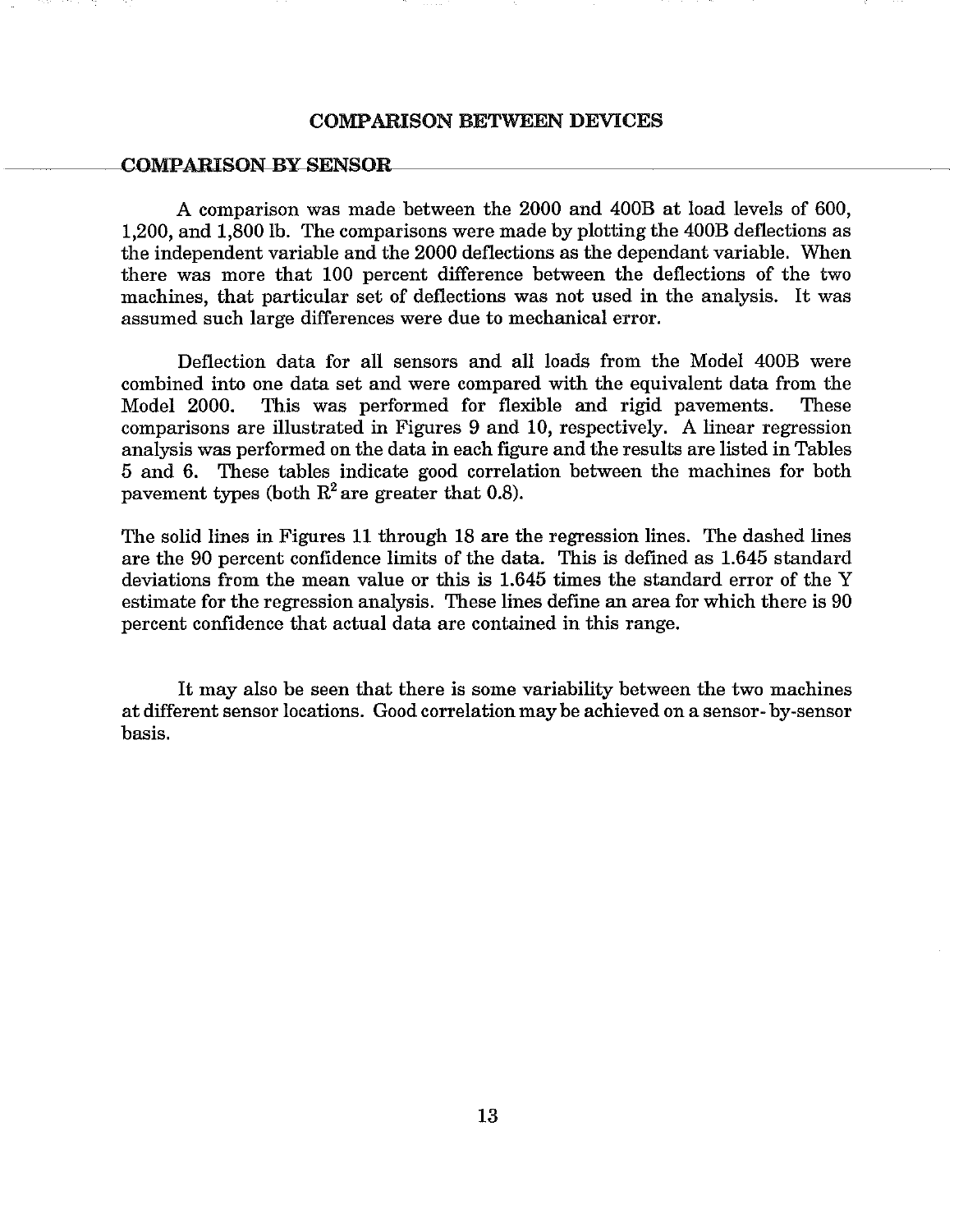| Regression                | 2000 - 400B Deflection Comparison |          |          |          |          |  |
|---------------------------|-----------------------------------|----------|----------|----------|----------|--|
| Analysis                  | All                               | Sensor 1 | Sensor 2 | Sensor 3 | Sensor 4 |  |
| Slope                     | 0.719                             | 0.7256   | 0.6303   | 0.6863   | 0.7000   |  |
| Intercept                 | 0.1078                            | 0.2418   | 0.1629   | 0.1004   | 0.0745   |  |
| $R^2$                     | 0.9047                            | 0.9251   | 0.8862   | 0.8592   | 0.8352   |  |
| Std. Err. of Y<br>Est.    | 0.2276                            | 0.2576   | 0.2289   | 0.1777   | 0.1434   |  |
| Number of<br>Observations | 1,874                             | 458      | 473      | 483      | 447      |  |

Table 5. Deflection Comparison, All Loads (Flexible Pavement)

Table 6. Deflection Comparison, All Loads (Rigid Pavements)

| Regression                       | 2000 - 400B Deflection Comparison (Rigid) |          |          |          |          |  |
|----------------------------------|-------------------------------------------|----------|----------|----------|----------|--|
| Analysis                         | All                                       | Sensor 1 | Sensor 2 | Sensor 3 | Sensor 4 |  |
| Slope                            | 0.7259                                    | 0.8409   | 0.6169   | 0.6832   | 0.6399   |  |
| Intercept                        | 0.1173                                    | 0.1420   | 0.1734   | 0.1113   | 0.1145   |  |
| $\rm R^2$                        | 0.8177                                    | 0.8472   | 0.8252   | 0.8416   | 0.8551   |  |
| Std. Err. of Y<br>Est.           | 0.2128                                    | 0.2422   | 0.1964   | 0.1567   | 0.1303   |  |
| Number of<br><b>Observations</b> | 1,815                                     | 471      | 453      | 454      | 439      |  |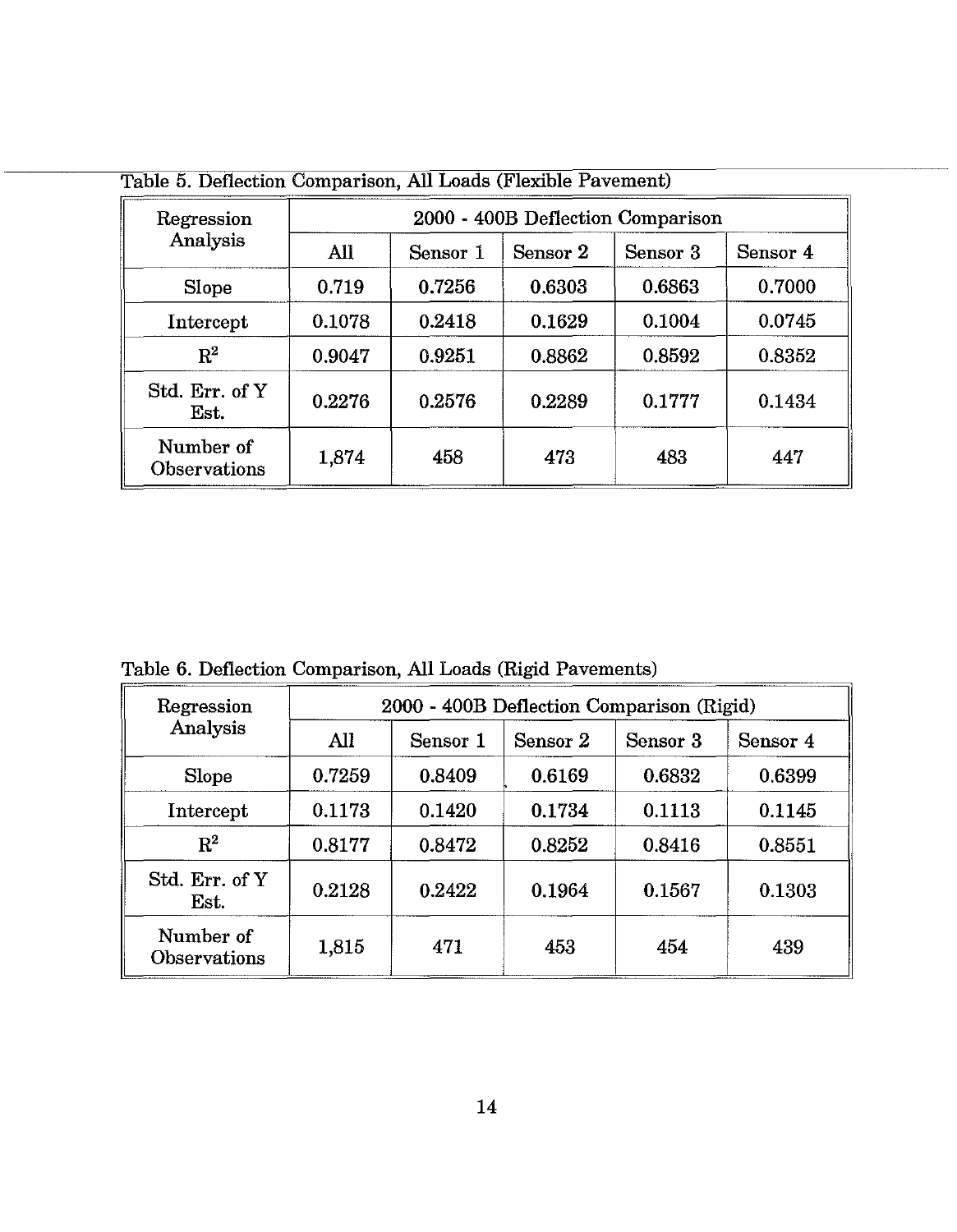# DEFLECTION DATA COMPARISON, All SENSORS SPRING AND FAll DATA FLEXIBLE PAVEMENTS, (1986)









Figure 10. Deflection Comparison, Model 400B vs. Model 2000, All Sensors, Rigid Pavements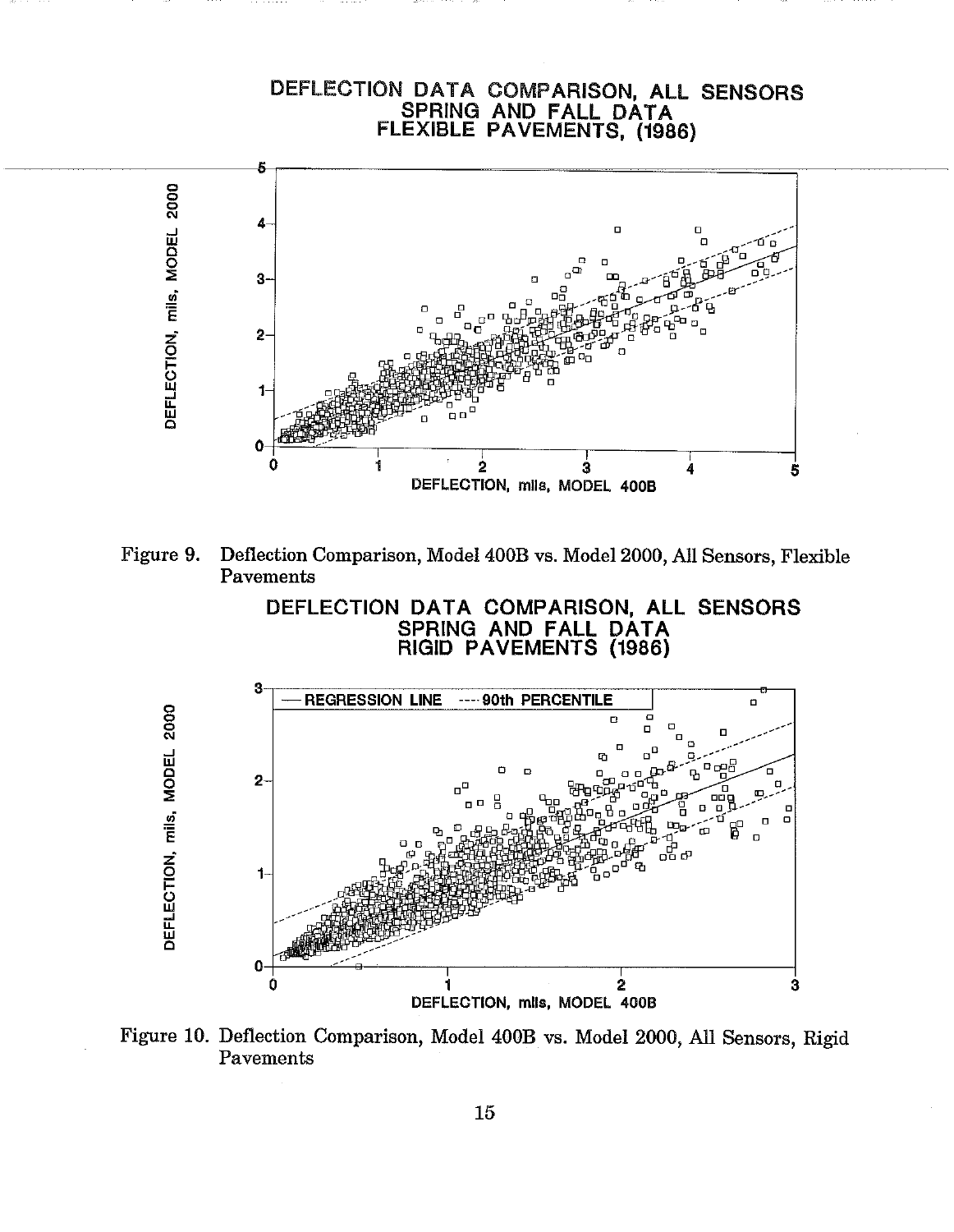# DEFLECTION DATA COMPARISON, SENSOR 1 SPRING AND FALL DATA FLEXIBLE PAVEMENTS (1986)









Figure 12. Deflection Comparison, Model 400B vs. Model 2000, Sensor 1, Rigid Pavements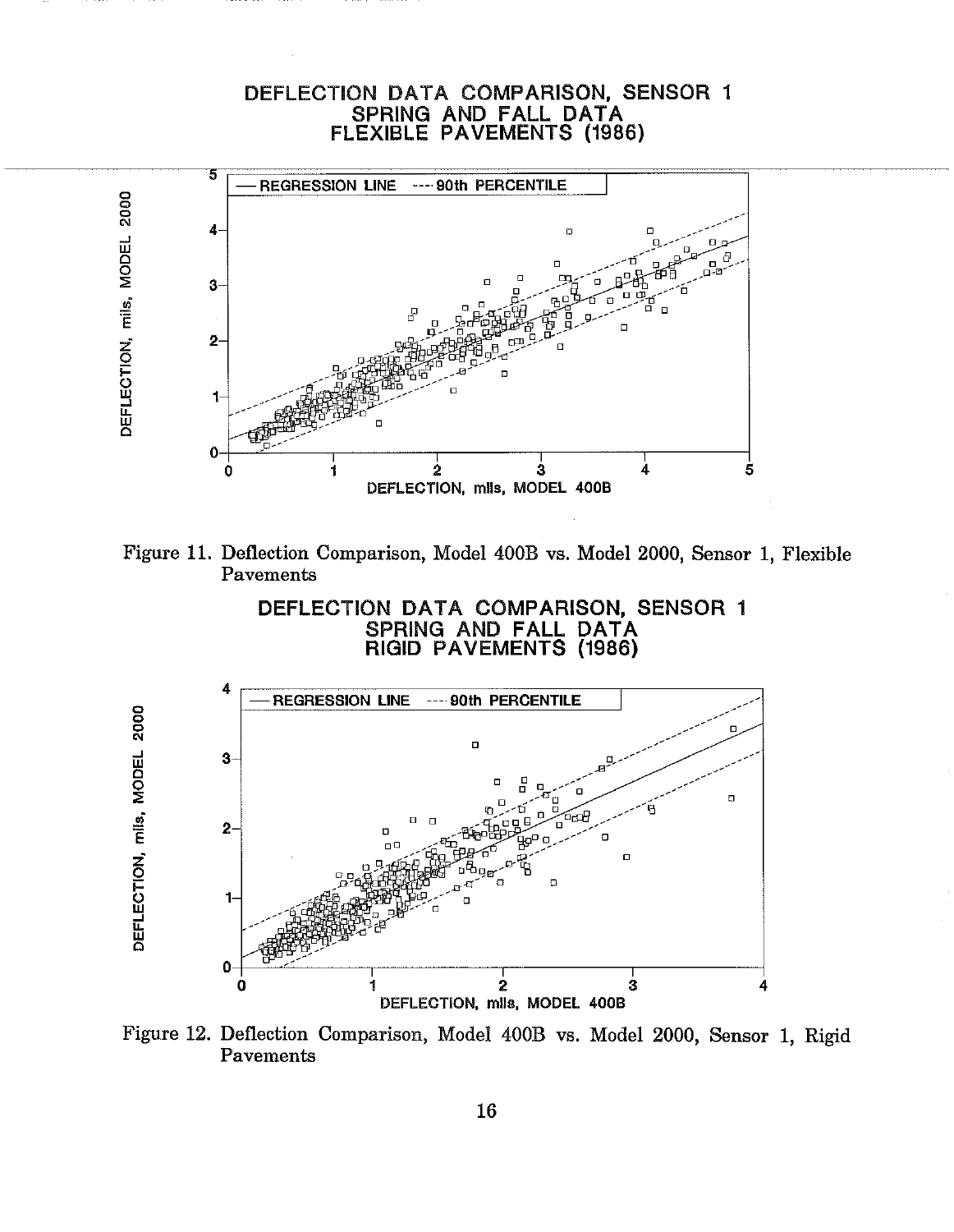# DEFLECTION DATA COMPARISON, SENSOR 2 SPRING AND FAll DATA FLEXIBLE PAVEMENTS, 1986



Figure 13. Deflection Comparison, Model 400B vs. Model 2000, Sensor 2, Flexible Pavements

DEFLECTION DATA COMPARISON, SENSOR 2 SPRING AND FAll DATA RIGID PAVEMENTS (1986)



Figure 14. Deflection Comparison, Model 400B vs. Model 2000, Sensor 2, Rigid Pavements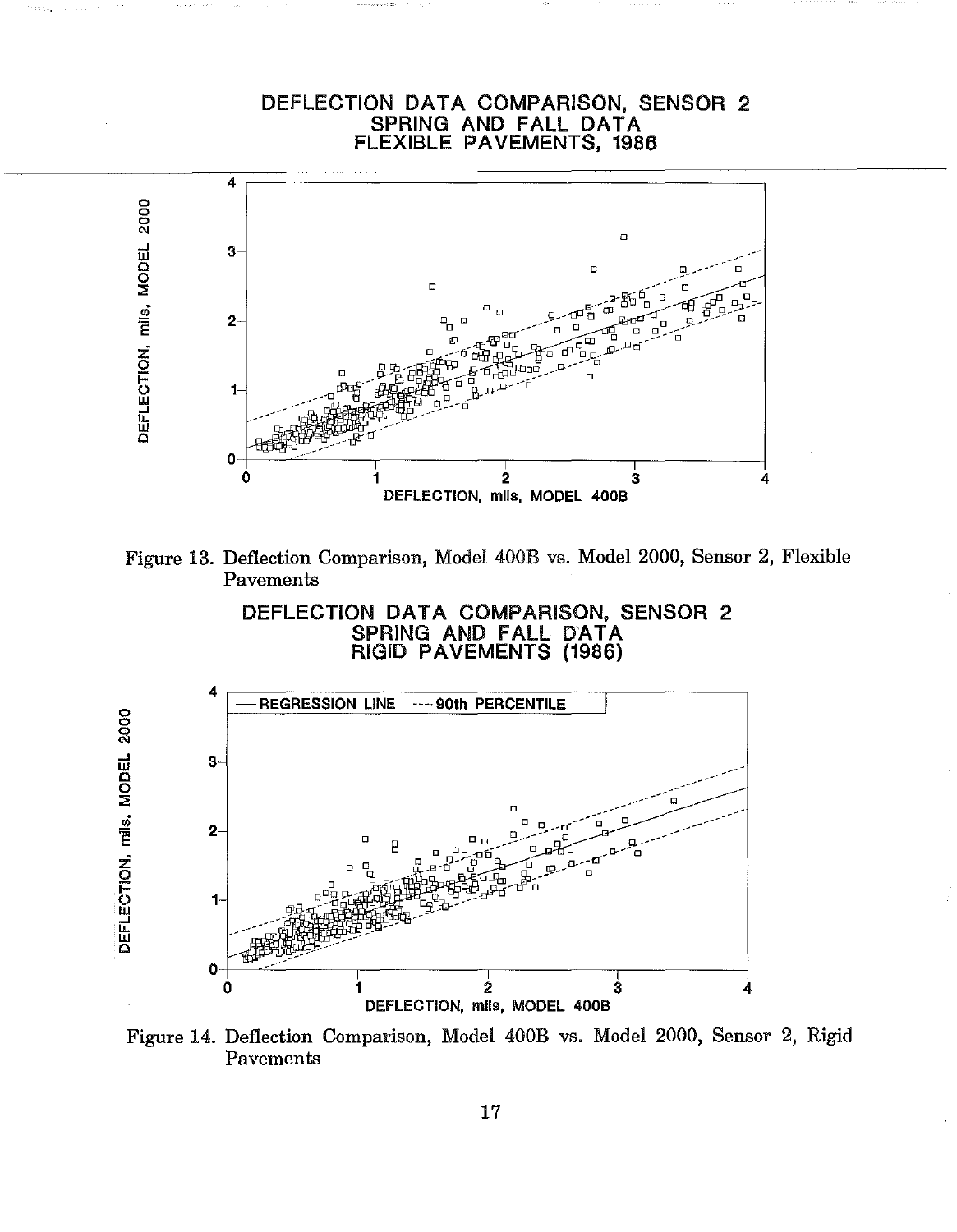# DEFLECTION DATA COMPARISON, SENSOR 3<br>SPRING AND FALL DATA<br>FLEXIBLE PAVEMENTS, 1986









Figure 16. Deflection Comparison, Model 400B vs. Model 2000, Sensor 3, Rigid Pavements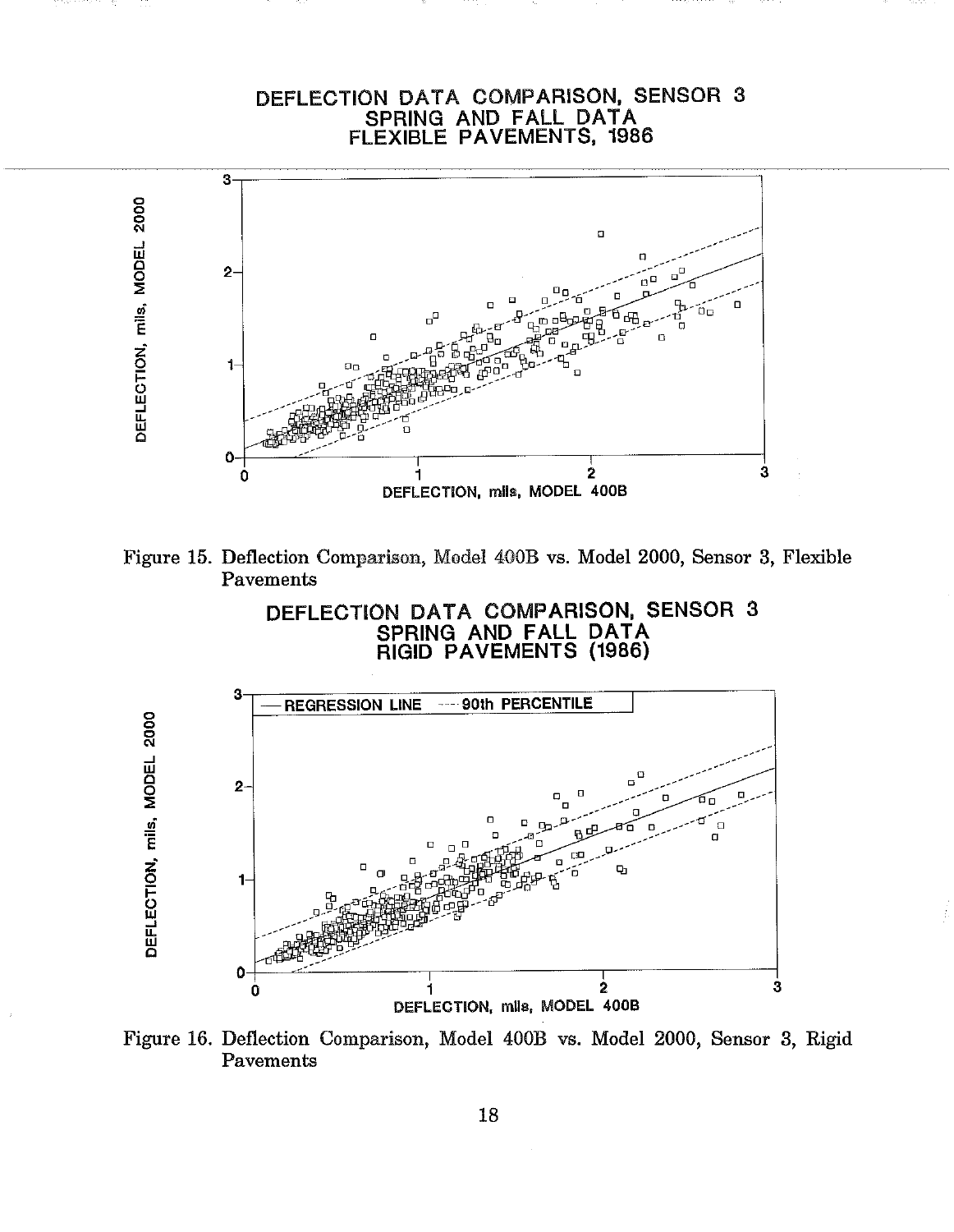# DEFLECTION DATA COMPARISON, SENSOR 4 SPRING AND FALL DATA FLEXIBLE PAVEMENTS (1986) REGRESSION LINE --- 90th PERCENTILE  $\overline{a}$ DEFLECTION, mils, MODEL 2000  $\ddagger$ D П  $\Box$ 0 Ó 1  $\overline{2}$ DEFLECTION, mils, MODEL 400B



DEFLECTION DATA COMPARISON, SENSOR 4 SPRING AND FALL DATA<br>RIGID PAVEMENTS (1986)



Figure 18. Deflection Comparison, Model 400B vs. Model 2000, Sensor 4, Rigid Pavements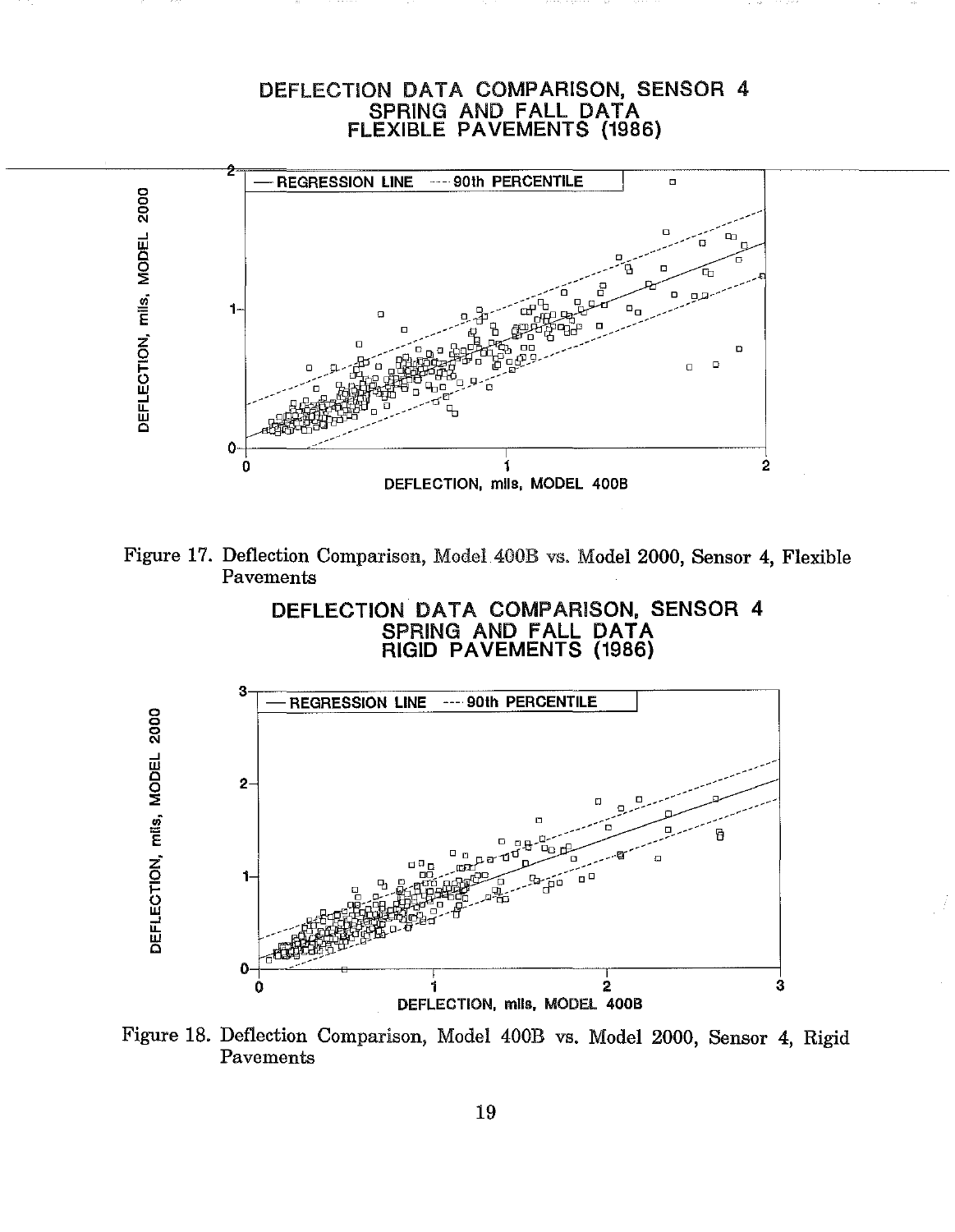#### COMPARISON BY SEASON

There were six sites on flexible pavements and nine sites on rigid pavements where both spring and fall data were obtained for both machines. Each pavement type was analyzed separately for both spring and fall data. The spring tests were conducted in late March and early April. The fall or late summer tests were conducted in August. A linear regression analysis was performed separately on the spring and fall data. Tables 7 and 8 contain results of these analyses.

The following analysis was conducted to determine if the number of sites which were available were adequate for proper statistical analysis. A regression analysis was conducted for increasing numbers of observations. The calculated slope of the regression line was plotted versus the number of observations. This result is shown in Figure 19. Similar plots of the  $R^2$  and standard error of the Y estimate are shown in Figures 20 and 21, respectively. The slope of the regression line does not change above 40 observations. The standard error of the Y estimate does not change above 80 observations and  $R^2$  does not change significantly above 50 observations. In all cases, there were sufficient observations for the regression parameters to reach nearly constant values. Based on this analysis, it is concluded that the number of sites available was sufficient to accurately characterize the relationship between the two machines.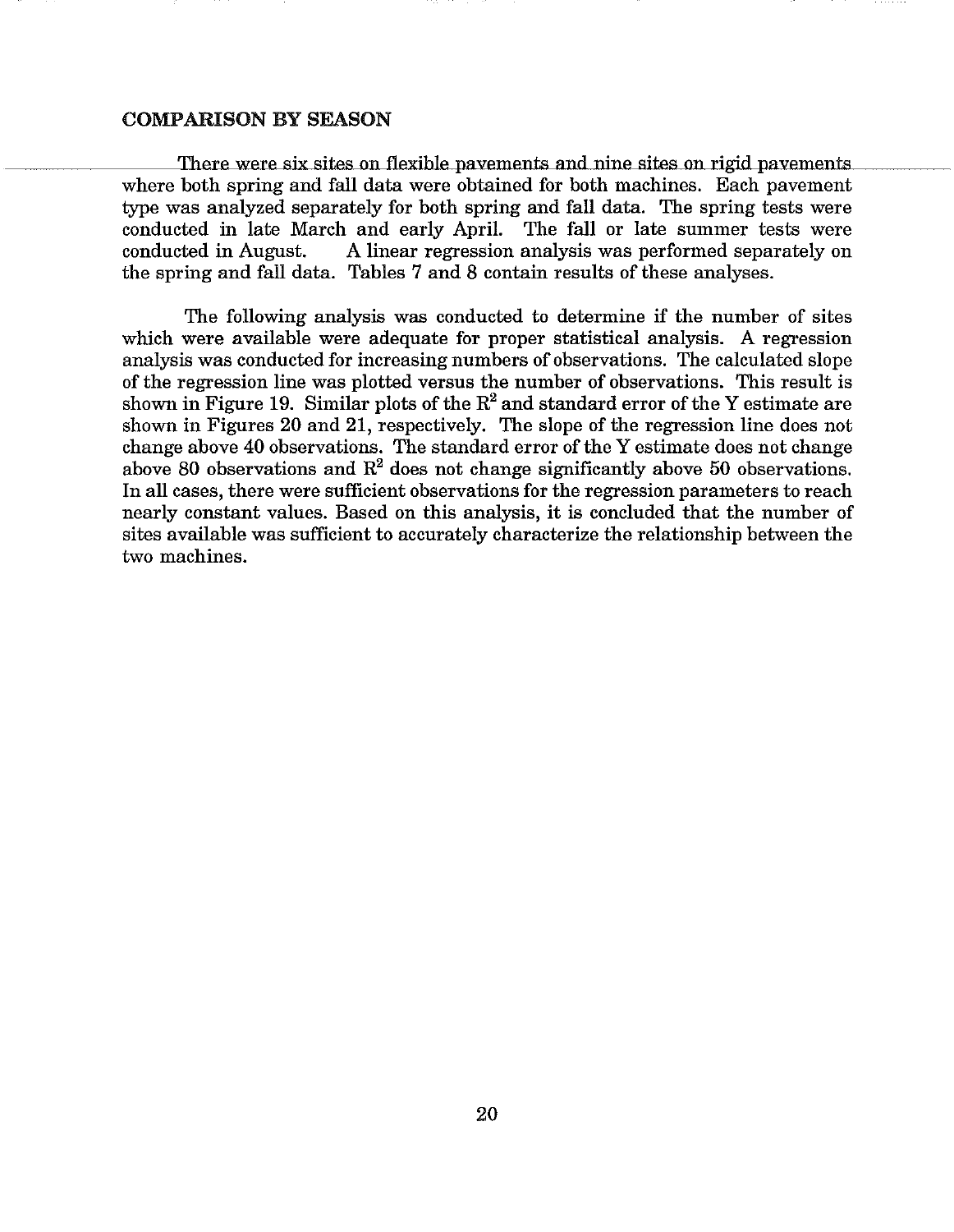| Regression     | 2000 - 400B Deflection Comparison |          |          |          |          |  |
|----------------|-----------------------------------|----------|----------|----------|----------|--|
| Analysis       | Date                              | Sensor 1 | Sensor 2 | Sensor 3 | Sensor 4 |  |
|                | Spring                            | 0.7118   | 0.5997   | 0.6111   | 0.7073   |  |
| Slope          | Fall                              | 0.7625   | 0.6547   | 0.6918   | 0.7921   |  |
|                | Spring                            | 0.2058   | 0.1577   | 0.1457   | 0.0958   |  |
| Intercept      | $_{\rm Fall}$                     | 0.2469   | 0.1683   | 0.1293   | 0.0808   |  |
| $R^2$          | Spring                            | 0.9474   | 0.9257   | 0.8794   | 0.7249   |  |
|                | Fall                              | 0.9221   | 0.9009   | 0.8794   | 0.7920   |  |
| Std. Err. of Y | Spring                            | 0.1623   | 0.1702   | 0.1641   | 0.2194   |  |
| Est.           | Fall                              | 0.2168   | 0.1719   | 0.1382   | 0.1590   |  |
| Number of      | Spring                            | 33       | 82       | 79       | 60       |  |
| Observations   | Fall                              | 102      | 99       | 96       | 91       |  |

Table 7. Regression Analysis for Flexible Pavements (Spring and Fall 1986)

Table 8. Regression Analysis for Rigid Pavements (Spring and Fall 1986)

| Regression                | 2000 - 400B Deflection Comparison |          |          |          |          |
|---------------------------|-----------------------------------|----------|----------|----------|----------|
| Analysis                  | Date                              | Sensor 1 | Sensor 2 | Sensor 3 | Sensor 4 |
| <b>Slope</b>              | <b>Spring</b>                     | 0.8182   | 0.6129   | 0.7130   | 0.7406   |
|                           | Fall                              | 0.9874   | 0.6576   | 0.6872   | 0.6815   |
| Intercept                 | Spring                            | 0.1651   | 0.1616   | 0.0977   | 0.0905   |
|                           | Fall                              | 0.1467   | 0.1779   | 0.1195   | 0.1171   |
| $R^2$                     | Spring                            | 0.8210   | 0.8282   | 0.8549   | 0.9002   |
|                           | Fall                              | 0.8877   | 0.8319   | 0.8604   | 0.8787   |
| Std. Err. of Y<br>Est.    | <b>Spring</b>                     | 0.2600   | 0.2026   | 0.1669   | 0.3692   |
|                           | Fall                              | 0.1954   | 0.1886   | 0.1534   | 0.1277   |
| Number of<br>Observations | Spring                            | 81       | 103      | 101      | 96       |
|                           | Fall                              | 146      | 145      | 143      | 141      |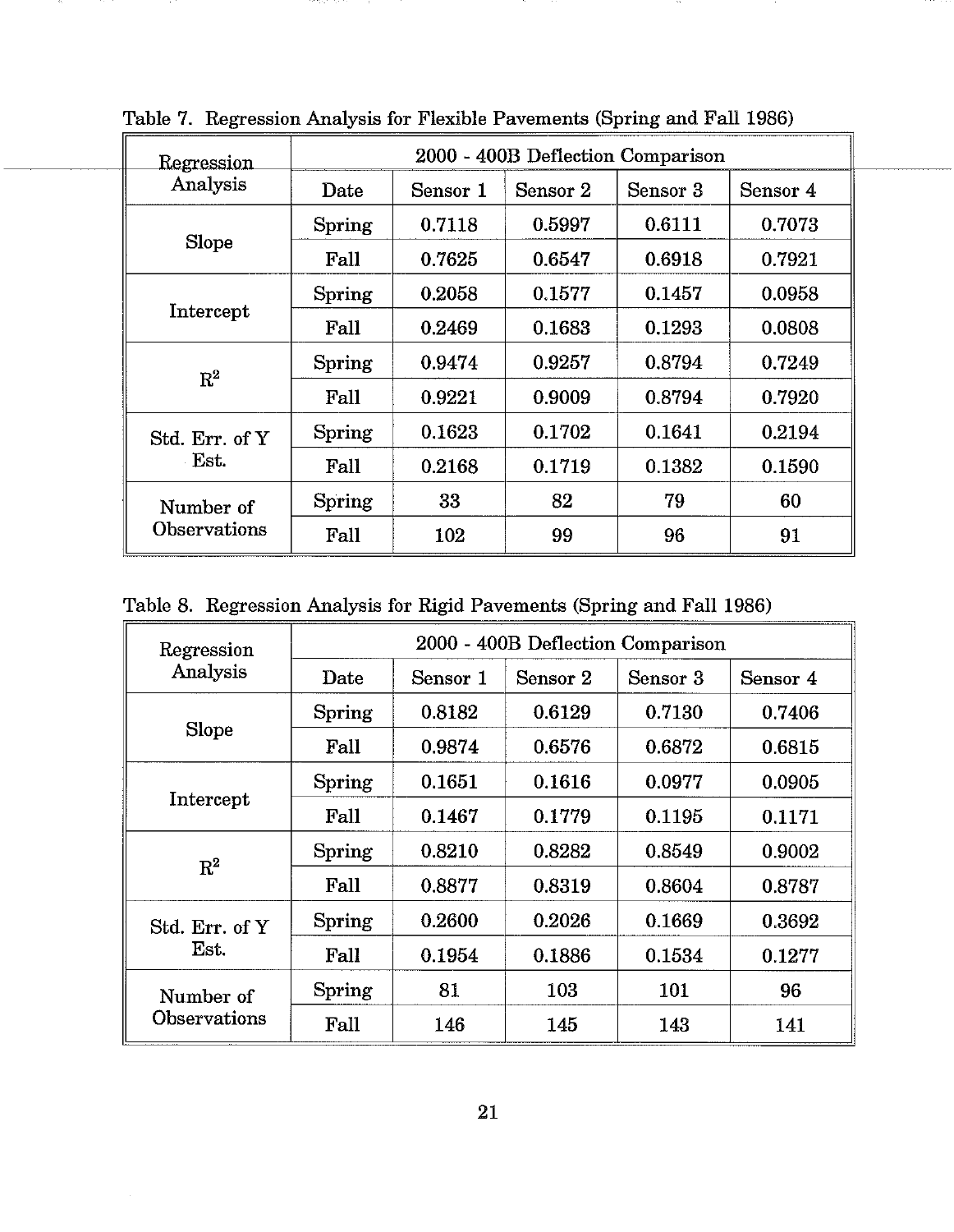

Figure 19. Slope of the Regression Line vs Number of Observations



Figure 20. Standard Error of the Y Estimate vs Number of Observations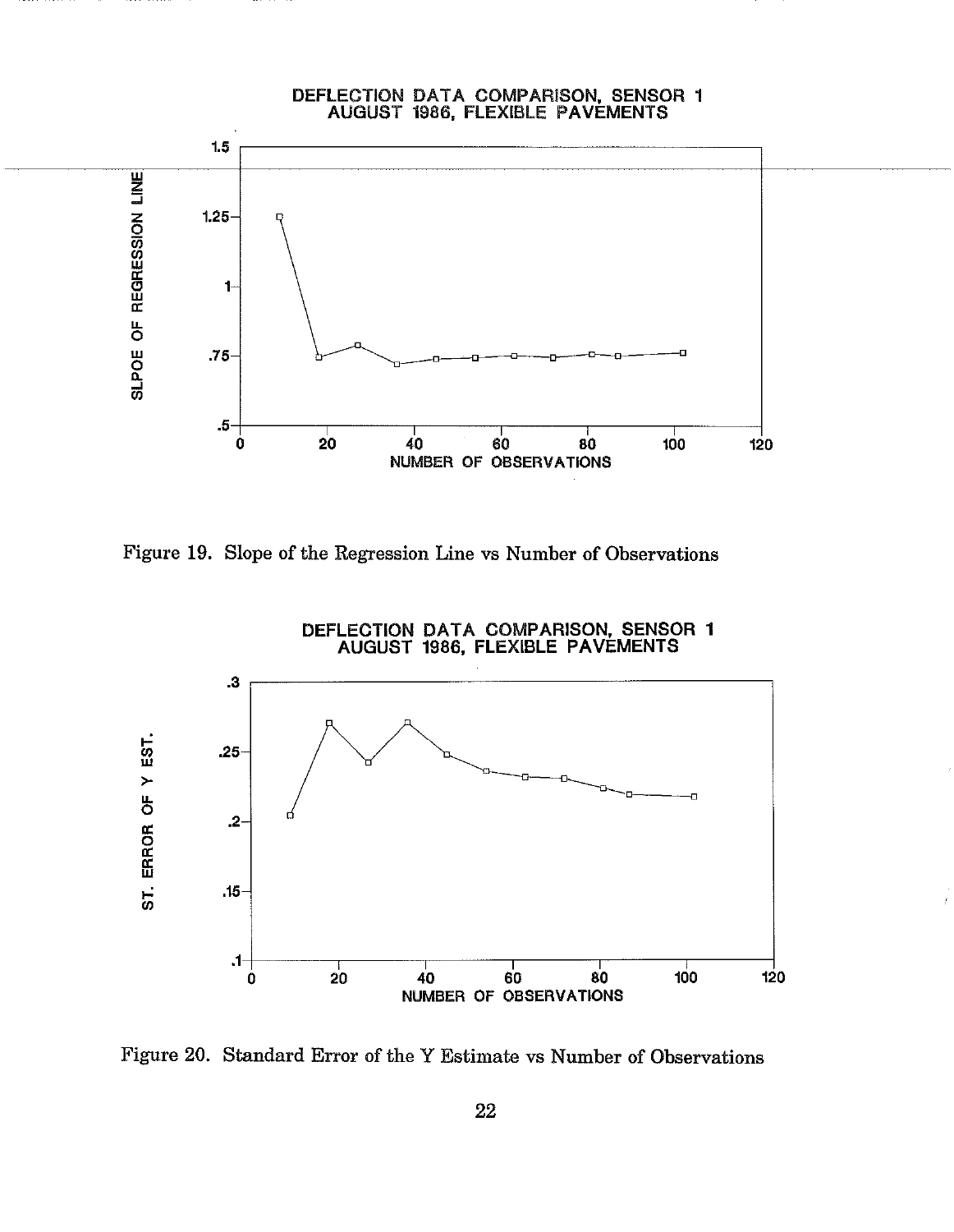

Figure 21. R Squared vs Number of Observations.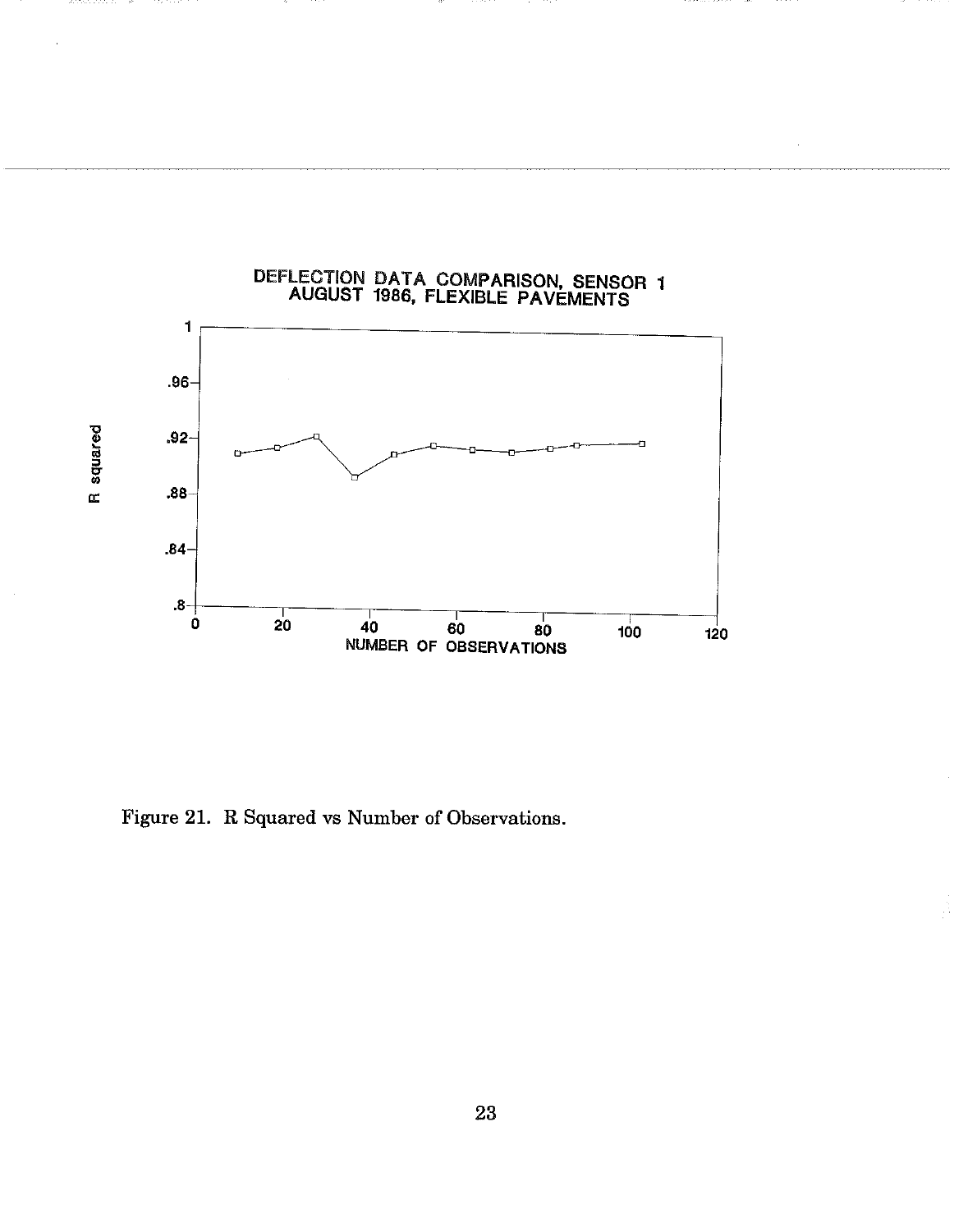It may be noted from the previous tables that there are considerable differences between the calculated slope values for the spring and fall data. These differences vary from a increase in slope of 20.68 percent to a decrease of 3.6 percent. Since data were only obtained during these months, a relationship of seasonal variation cannot be determined.

# CORRELATION EQUATIONS

A direct ratio may be used when scaling the deflection measurements to their nominal load, i.e. 1.21 kips to 1.2 kips. The results of the regression analysis must be used. Equations have been developed for the regression analysis relating the various load levels when scaling from one load level to another 0.6 to 1.2 kips),.

The equations are in a linear form of,

 $\text{DefI}_{600}$  = Slope x  $\text{DefI}_{1,200}$  + Intercept,

where  $\text{Defl}_{1,200}$  is the independent variable,  $\text{Defl}_{600}$  is the dependant variable, Slope is the slope of the linear regression line, and Intercept is the intercept on the y axis. The regression equations are as follows.

Model 2000, Flexible Pavements

| 600 lb vs. 1,200 lb   | 600 lb, Defl. = $0.4324 \times (1,200 \text{ lb}, \text{Defl.}) + 0.0198$    |
|-----------------------|------------------------------------------------------------------------------|
| 1,800 lb vs. 1,200 lb | 1,800 lb, Defl. = $1.651 \times (1,200 \text{ lb}, \text{Defl.}) - 0.0467$   |
| 2,400 lb vs. 1,200 lb | 2,400 lb, Defl. = $2.3961 \times (1,200 \text{ lb}, \text{ Defl.}) - 0.1153$ |
| 3,600 lb vs 1,200 lb  | 3,600 lb, Defl. = $4.1827 \times (1,200 \text{ lb}, \text{ Defl.}) - 0.3032$ |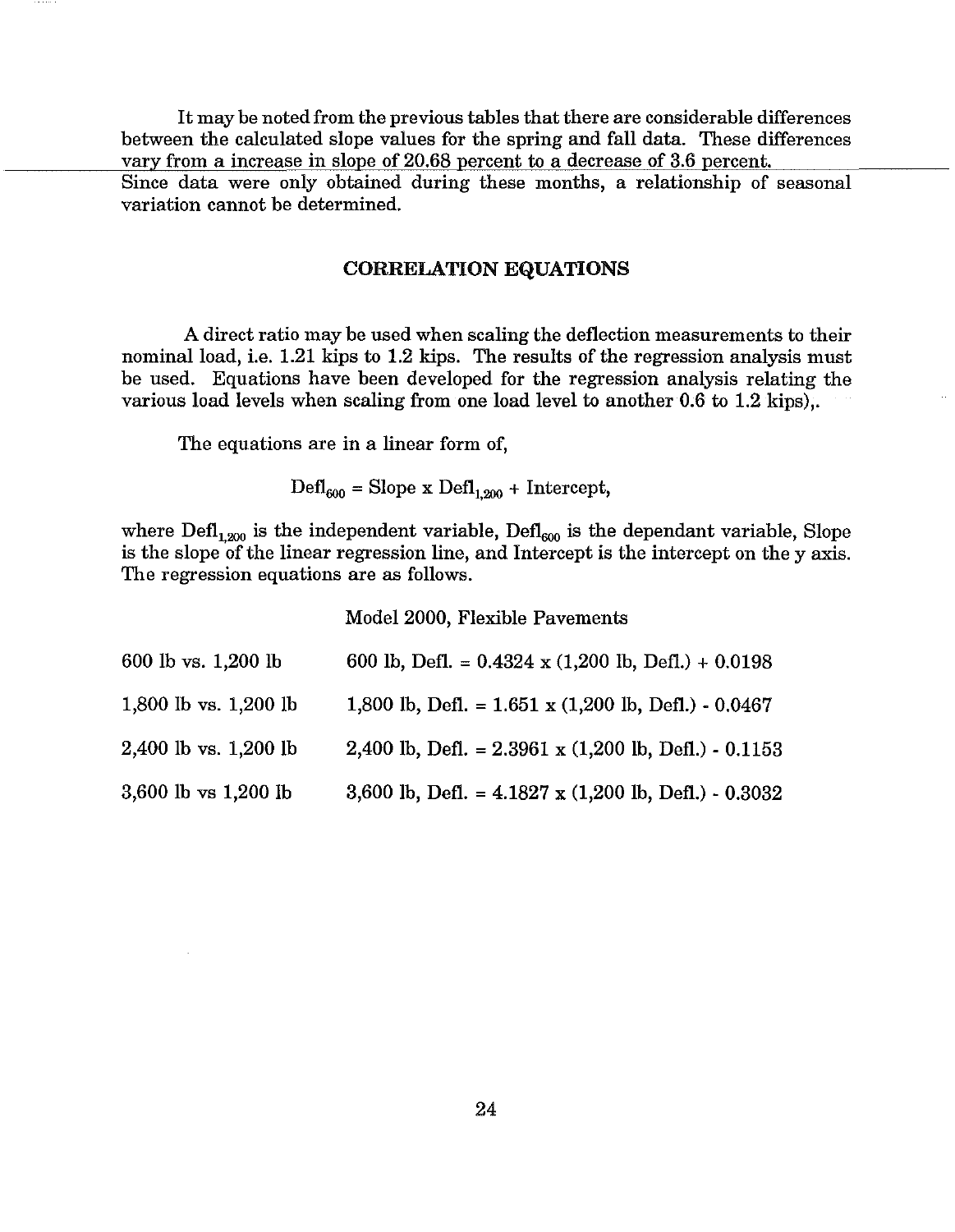| 600 lb vs. 1,200 lb     | 600 lb, Defl. = $0.3939 \times (1,200 \text{ lb}, \text{Defl.}) + 0.0438$   |
|-------------------------|-----------------------------------------------------------------------------|
| 1,800 lb vs. $1,200$ lb | 1,800 lb, Defl. = $1.7934 \times (1,200 \text{ lb}, \text{Defl.}) + 0.4679$ |

Model 2000, Rigid Pavements

| $-600$ lb vs. $1,200$ lb | 600 lb, Defl. = $0.4306 \times (1,200)$ , lb Defl.) + $0.2780$       |
|--------------------------|----------------------------------------------------------------------|
| 1,800 lb vs. $1,200$ lb  | 1,800 lb, Defl. = $1.4833$ x (1,200, lb Defl.) + 0.0724              |
| 2,400 lb vs. 1,200 lb    | 2,400 lb, Defl. = $2.0087 \times (1,200, \text{ lb Defl.}) + 0.1389$ |
| 3,600 lb vs 1,200 lb     | 3,600 lb, Defl. = $3.3480 \times (1,200, \text{ lb Defl.}) + 0.0972$ |

The following equations have been developed from the regression analysis to correlate the two Road Raters.

# Flexible Pavements

| Sensor 1 | Model 2000 Defl.1 = $0.7256$ x (Model 400B Defl.1) + $0.2418$      |
|----------|--------------------------------------------------------------------|
| Sensor 2 | Model 2000 Defl.2 = $0.6303$ x (Model 400B Defl.2) + $0.1629$      |
| Sensor 3 | Model 2000 Defl.3 = $0.6863$ x (Model 400B Defl.3) + $0.1004$      |
| Sensor 4 | Model 2000 Defl.4 = $0.7000 \times$ (Model 400B Defl.4) + $0.0745$ |

# Rigid Pavements

| Sensor 1 | Model 2000 Defl.1 = $0.8409$ x (Model 400B Defl.1) + $0.1420$ |
|----------|---------------------------------------------------------------|
| Sensor 2 | Model 2000 Defl.2 = $0.6169$ x (Model 400B Defl.2) + $0.1734$ |